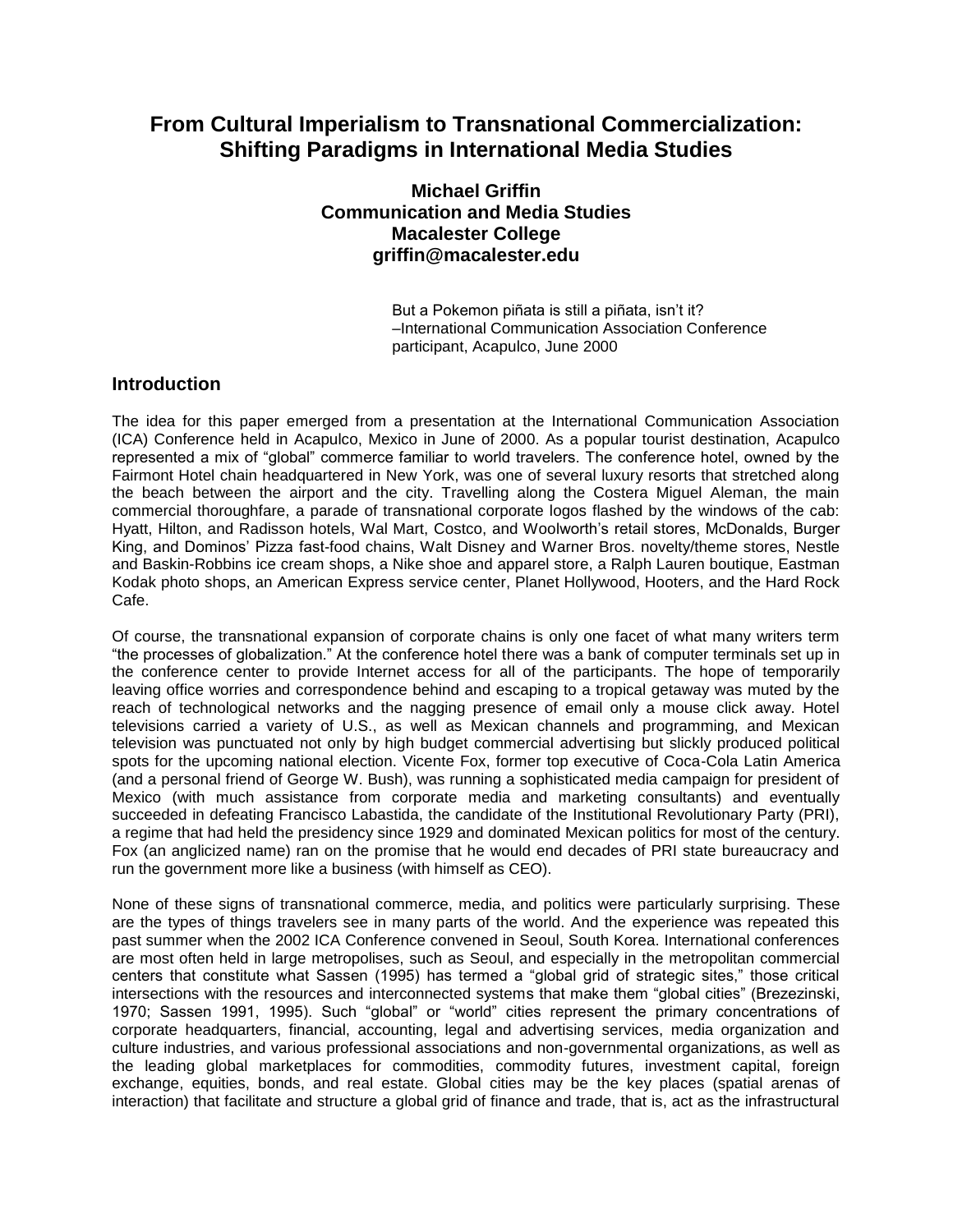nexus points for world markets.

The cities and the globally oriented markets and firms they contain mediate in the relation of the world economy to nation-states. …To a considerable extent, global processes are this grid of sites and linkages (Sassen, 1998, p. 214).

Relatively small "resort towns," such as Acapulco, on the other hand, situated in the mostly rural state of Guerrero, represent the face of transnational flows of tourism, along with attendant brand-name consumerism and pop culture iconography (in other words, "new geographies of consumption" (Jackson, 2002)). Such movements of people and commerce are often quite distant from the nodal centers Sassen calls "global cities." They suggest instead "flows" of people and money, of tourism and consumption (Castell, 1996) out from these centers. In Acapulco these flows reveal a transnational vision of contemporary consumerism, an increasingly homogenous (though not entirely homogenous) world of consumption marked by corporate branding. This commercialized consumer culture often masks, by its sheer scale, seeming ubiquity, and "designed" quality (designed especially to draw attention and suggest glamour) the multi-layered contexts of social interaction in which consumption practices and cultural identities play out. It also effectively masks the exclusion and marginalization that accompany participation in transnational markets.

Perhaps most interesting, in Acapulco, is the seeming ease with which the transnational elements are juxtaposed with more distinctly local aspects of Mexican culture. Against the background of nationally (and transnationally) produced TV and billboard advertisements for the presidential candidates, locally organized political street demonstrations wound through the city at night. Parades of vans, automobiles, and flatbed trucks loaded with political partisans hoisting printed and hand-made signs and banners drove up and down the commercial avenues. The cacophony of honking horns, megaphones, and chanting voices that typified these campaign demonstrations was as unfamiliar to a U.S. observer as the television commercials and billboards were familiar. A few blocks off the main thoroughfare overt signs of corporate commerce and mass media publicity largely disappeared (as they might in any residential neighborhood anywhere) and a more distinctly Guerrean style was evident in the appearance of homes, cafes, shops and open markets. Local domestic life, presumably like that in most parts of the world, remained relatively insulated from the intrusions of commercial activity and tourists. Yet the "cosmopolitan" and the "local" (Merton, 1949) jostled with one another continuously in Acapulco; and it seemed to be in this constant flux and reflux of transnational commercial influences and local everyday life that the issues of so-called "globalization" and its impact on culture were most tangibly manifest.

As part of the "flow" of tourism to Acapulco, and not necessarily part of the "place," in historical terms, we conference goers were part of what Sklair (2001) calls a "transnational producer-service class," with our transnational habits of work and consumption: airplane flights, faxes, emails, long-distance phone calls, eating at gourmet seafood restaurants, having cocktails at the beach, buying silver jewelry, folk-art, crafts, and other souvenirs (perhaps even a pokemon piñata). The hybrid nature of Acapulco was compatible with the inherently cosmopolitan bent of our own professional activities (e.g. listening to scholarly paper presentations on popular Mexican television dramas). Yet, the "black hole" of marginalization and exclusion form the global network society that Castell (1996; 2000) describes, always just around the corner in our own cities and towns, was also particularly salient in this Mexican tourist region. Inland from the beach clubs, just over the first ridge of hills, desperately poor families attempt to scratch a living from meager crops planted in semi-arid hillsides.

How well do the familiar paradigms of modernization, development, cultural imperialism, or globalization address both the transnational and the local circumstances and habits of life in places such as this? How well are they able to account for the predominance of transnational marketing, the embrace of transnational brand images, and the simultaneous marginalization of most of the population from the system of contemporary consumerism that is so visible all around them? How do we resolve the "universalism" of iconography of consumerism with the "particularism" of regional and ethnic identities and ways of life? Or the seeming homogenization of branded culture with the differentiation of local circumstances and traditions? How do we reconcile the documented control of "global centers" over global networks with evidence of decentralized adaptations and hybridizations constructed in encounters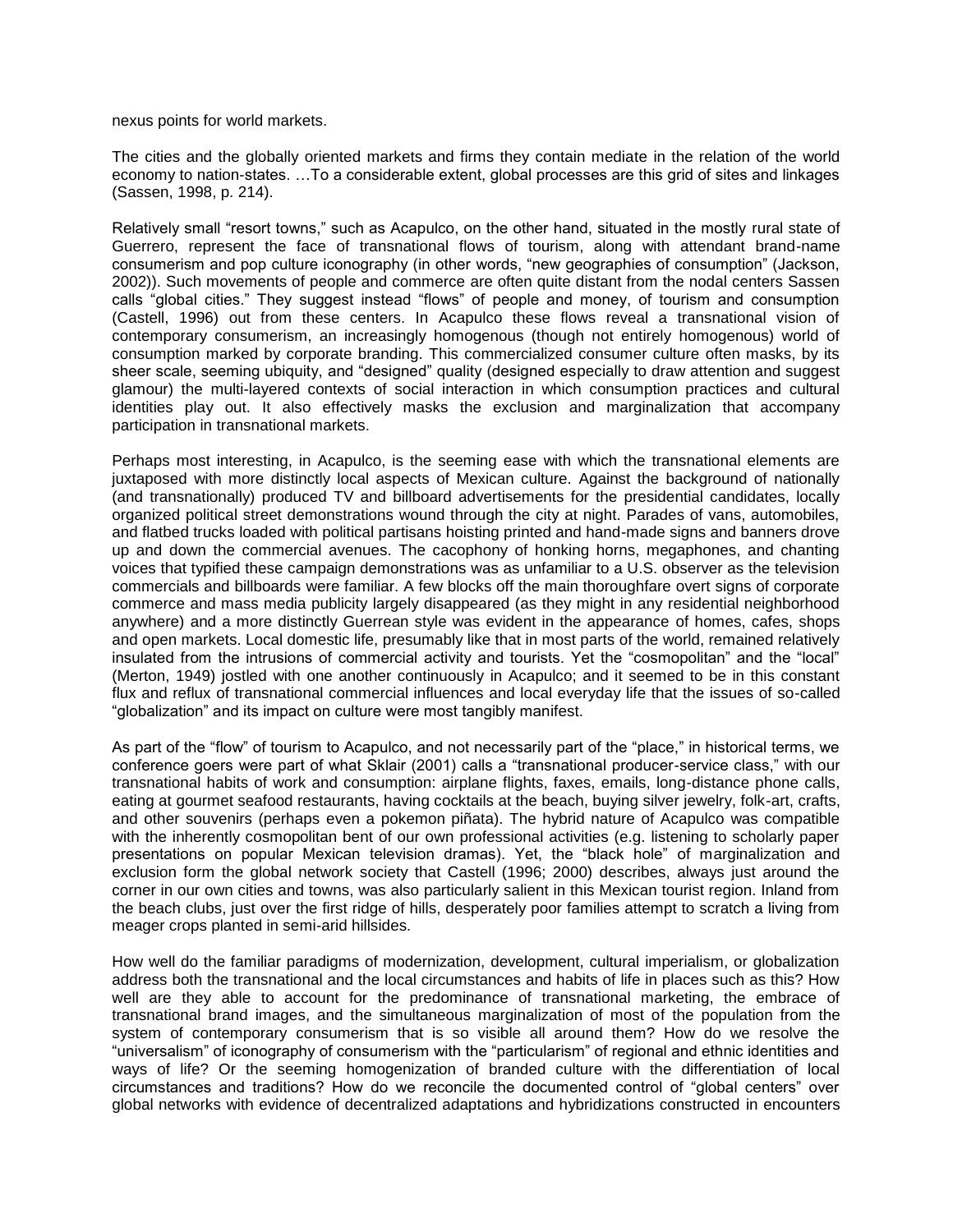with world markets? And how are these questions further complicated by the "deterritorializing" and "reterritorializing" of migratory and immigrant people. The institutionalized study of "international communication" has not adequately theorized these (and other) complications and inconsistencies.

In particular, I want to argue that the theories of dependency and cultural imperialism, which arose in reaction to ethnocentric, Cold War notions of post-colonial development and modernization, have constituted a necessary but insufficient stage of macro-level analysis, and that more recent postmodern conceptions of "globalization" lack coherence and specificity. I propose a move away from over-theorized and over-totalizing assumptions concerning the nature of "globalization" and a turn toward the close analysis of particular contexts of economic and cultural interchange that only cumulatively constitute transnational networks of information, finance and commercial marketing. In doing so, I am not recapitulating a "uses and gratifications" derived framework that sees controlling autonomy in the hands of receivers who process, interpret, resist or transform the cultural products which they encounter according to their own specific circumstances, cultural identities, or position on the global grid. Nor do I wish to conflate the economic and the cultural. The structure and control of production and distribution, and the economic and political engines driving the processes of control, are essential issues in communication research that need to be part of any framework that presumes to study the changing landscapes of media and culture. Likewise, the nature of informational and financial networks and their ramifications for "commodity chains"—circuits of finance, design, product development, production, subcontracting, marketing, advertising, distribution, and consumption that characterize transnational commerce in a context of increasingly compressed space and time—are rightly identified as a profound shift in economic relations and practices (Castells, 1996). However, in the process of debunking normative Western assumptions of the inevitable and universal march of technological "progress" and "modernization," and drawing attention to the systematic inequalities and vulgarizations endemic to capitalist Westernization, the paradigm of cultural imperialism has continued to suffer from its own assumption of structural determinism and has not sufficiently explored the context-specific processes of cultural and commodity diffusion, integration, rejection or transformation.

Since the September 11 attacks in the United States, the nature of global relations has been more widely questioned. The targeting of both the World Trade Center and the Pentagon suggests that the attackers struck against more than one form of imperialism. Saturation media coverage in the year since the attacks has repeatedly suggested that terrorist envy has led to their desire to attack and destroy "our way of life," a way of life that is routinely defined in terms of the freedom to choose and acquire among bountiful goods. Numerous journalists and scholars have framed the "post 9-11"problem as a "clash of civilizations" and offered competing arguments for the need to "democratize," "modernize," "civilize," "transform" or "save" the Islamic world. Islamic fundamentalists—and often by extension Muslims in general, or Arabs in general, or Middle Easterners in general, or Middle Easterners, Southwest Asians and South Asians, in general—have been easily demonized in a media system where their images are easily matched to long-established fictional entertainment stereotypes of the Arab villain (Shaheen, 1988) and are seen as belonging to that anti-Western world of the "other" described so thoroughly in Said's Orientalism (1978). Indeed, the September 11 attacks themselves quickly became grist for the commercial media mill, providing many hours and pages of sensational imagery for television, magazines and newspapers. As with the Gulf War of 1991, commercially motivated media relentlessly moved to exploit the conflict, fire, death and destruction that are so much a part of saleable media fare (Gerbner, 1992; Griffin & Lee, 1995).

Bin Laden's public statements specifically single out the incursions and transgressions of "Americans" and "Jews" in the Middle East as the instigation for reprisals. Yet there is a broader Islamic response in many countries, and an apparent assumption on the part of most Western writers, that recent attempts to strike at the West are a challenge to the secular and commercial mores and symbols of Western modernism and globalization, perhaps even the onset of an overt culture war against Western commercialization and its trappings. More than ever, it seems, previous paradigms for conceptualizing modernization, dependency, and imperialism must be overhauled to address the transnational diffusion of a secular consumer society and its ramifications. And merely recognizing and charting the existence of the expanding networks of commerce and commercial promotion will not help us to understand the implications of commercialization in specific places and cultures.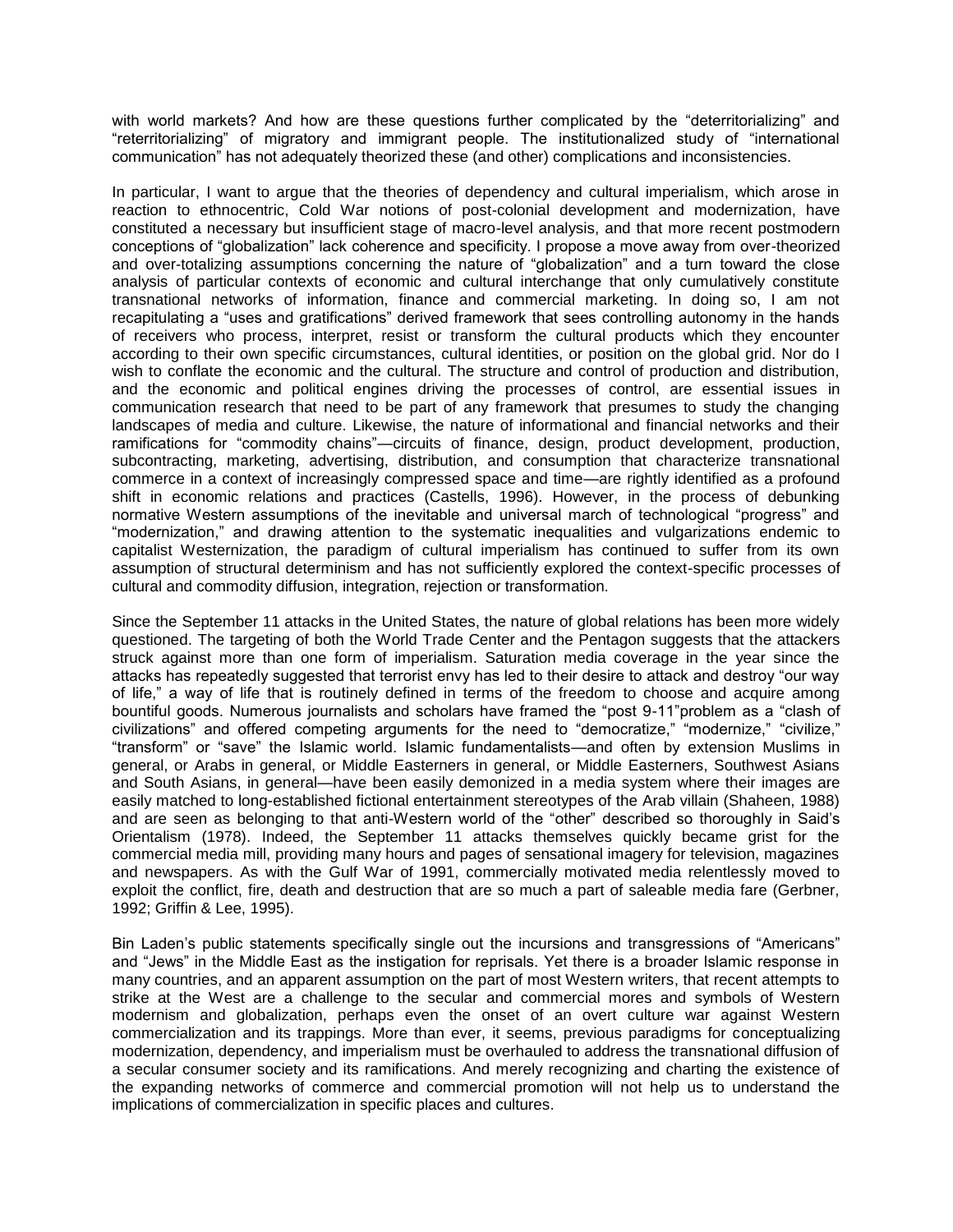This paper attempts to outline some of the challenges and prospects for such research in this new Post-Cold War era of global conflict, as so-called "global" cosmopolitan influences driven by the logic of commercial marketing jostle with the diverse features of local cultures. In the sections that follow I try to contextualize this challenge for transnational media studies against the background of theoretical paradigms that have historically characterized international mass communication research. And I question the ability of previous models to describe or explain the peculiar character of those processes of cultural homogenization, creolization, and contradiction that have accompanied the spread of transnationally standardized commercial culture.

"International media research," as it continues to respond to a changing global situation in the 21st century, will need to go beyond documenting the structural realities of world economic systems (as vitally necessary and important as that continues to be) and concern itself also with case studies of the particular symbolic exchanges, accommodations and contests that occur in local arenas of influence and diffusion. It is precisely those points of unsettled contact between transnational marketing and representation and the shifting contexts of traditional, transitional, marginal or hybridized local cultures that seem to offer the most promising areas for new research. In these contexts links between the structured systems of expanding technology, global markets, and transnational media, and the culturally specific and more elusive lifeways of particular locales may be revealed. The jostling of these forces involves a complex interplay of culturally specific traditions and lifeways with the more standardized and restricted codes of corporate commerce. Neither the international orientation of nation-state imperialism nor the often complacent assumptions of inexorable "globalization" seem adequate to address such complex arenas and processes of cultural interaction.

The central purpose of my argument, then, is to challenge the historical assumptions embedded in certain key terms of "international communication" scholarship—especially the terms "international" and "globalization"—and to suggest that these powerful universalizing metaphors suggest paradigmatic views with limited applicability to future studies of media penetration and socio-cultural adaptation and response. The abstract empiricism of global systems theory must be buttressed by concrete descriptions and case-specific analyses of media representation, the patterns of media production required by commercial marketing, and the ways in which such media representation is encountered, managed and responded to in local contexts across geographic regions.

# **"Globalization" as a Pluralist Alternative to the Imperialism Framework**

The last two decades of the twentieth century saw the idea of cultural imperialism challenged from several directions. Globalization advocates and certain postmodern theorists considered the idea anachronistic, and even scholars critical of Western media imperialism and hegemony in international affairs began to reject the concept as over totalizing and imprecise (Golding & Harris, 1997; Roach, 1997; Sreberny-Mohammadi, 1996). Like the notion of development before it, the concept was confronted by patterns of communication growth and change that often defied its mode of explanation.

The first challenge came in the form of audience studies that questioned the homogenizing influences of mass produced media content. An outgrowth of the "cultural studies" movement in communications research, and its concerns for the active role of receivers in interpreting, negotiating, resisting, or even subverting the polysemic meanings of mass media presentations, several landmark studies from the 1980s provided evidence that audiences in both Western and non-Western cultural contexts brought distinctly different patterns of interpretation and media use to bear in their interactions with Western mass media products (Ang, 1985; Lull, 1988, 1990, 1991; Liebes & Katz, 1990; Morley, 1980, 1986, 1992).

A second challenge came as a result of the expansion and concentration of transnational business itself, what Mattelart (1994) calls "the ascendancy of the geoeconomy." Emerging technological networks for real-time data transmission laid the groundwork for financial globalization, the "delinking" of capital markets from nation-states and a growing dependence of national production on transnational capital flows. By the early 1980s the IMF and the World Bank began to take a more assertive role in stabilizing world currencies, assuring Third World debt repayment, and facilitating transnational capital transfers and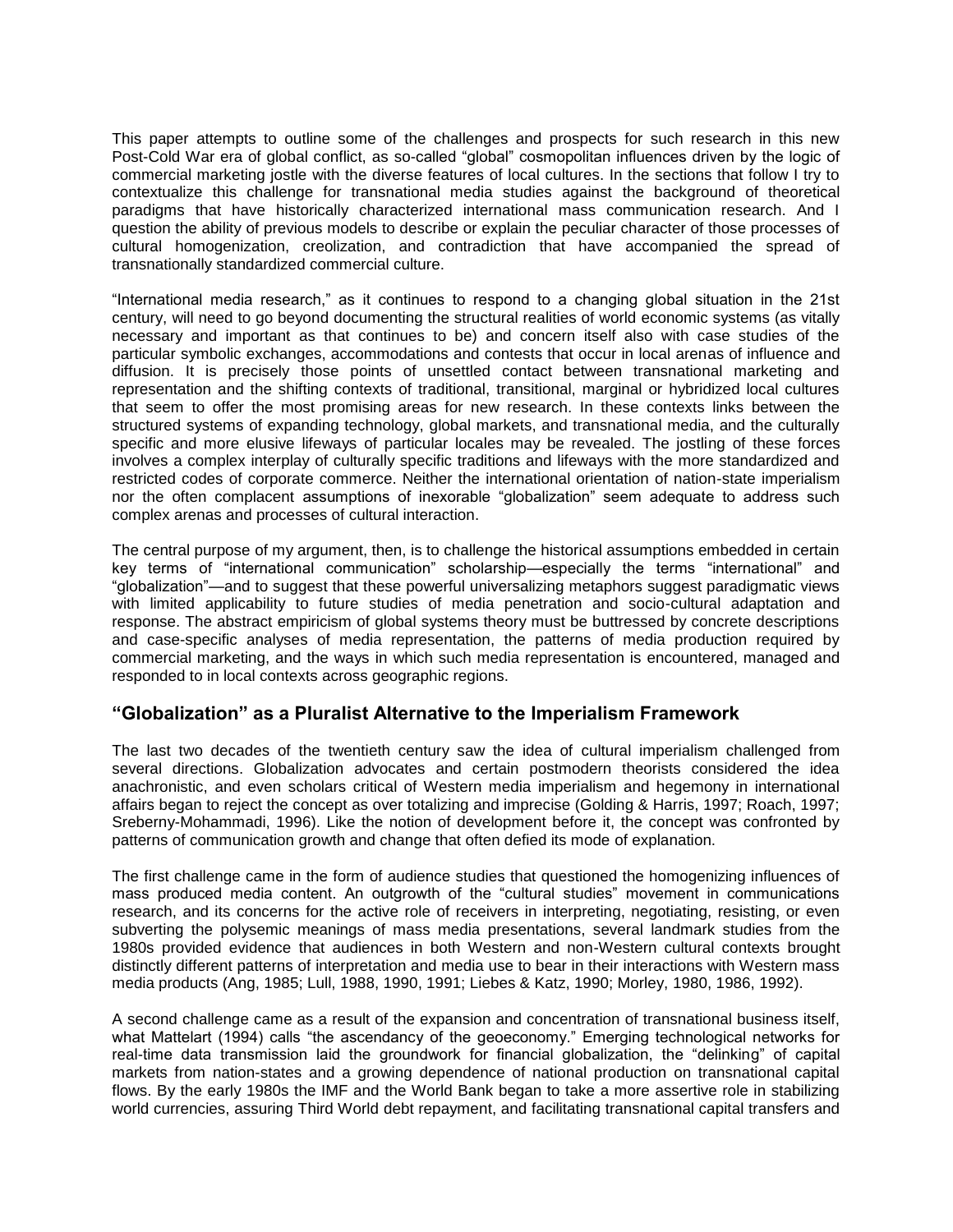investments (Herman & McChesney, 1997, pp. 28-31). In an often cited 1983 article "The Globalization of Markets," and the book The Marketing Imagination (1986), management science professor and consultant Theodore Levitt, then editor of the Harvard Business Review, called for the application of global financial networking to economic and cultural marketing. He argued that already expanding technological networks were leading the world towards "a converging commonality" and that this "commonality" was producing increasingly uniform needs and markets (1983, pp. 42-43). In order to thrive successfully in this new environment, Levitt argued, firms must compete on a global scale with a global strategic vision of market planning and a globally integrated approach to customers. He believed that accelerating corporate concentration, and particularly the media and advertising mega-mergers already underway in the early 1980s, made increasing world-wide standardization of products and appeals necessary and inevitable. Although in some respects this was no more than a natural result of mass production strategies that always gravitated towards economies of scale based on expanding markets, the old multinational corporation did this by operating in multiple countries and adapting its products to different national preferences. Levitt's idea was that the new global corporation would move away from catering to large numbers of customized markets to addressing fewer standardized regional markets, eventually transcending vestigial national differences altogether to sell the same kinds of things, to similar classes of people, in the same ways everywhere. He saw new advertising and communications mega-agencies, such as Saatchi and Saatchi (for whom he consulted) as new models of "global firms" which would operate as if the entire world were a single set of stratified markets, and its products, services, distribution and communication part of an integrated system of global marketing. This model of globalization has been envisioned as a kind of cybernetic grid, relating global firms as synergistic systems to transnational networks of customers.

The fact that Saatchi and Saatchi's strategy to create a globally integrated marketing and communications giant collapsed under crushing indebtedness during the recession of the 1980s was viewed by many as only a temporary setback in the inevitable trend towards global synergy. And by the end of the 1980s the fall of the Soviet empire reinvigorated assumptions about the inevitability of a world capitalist system, leading to a spate of free-flow rhetoric and buoyant predictions that international media access would break down barriers and "bring the whole world closer."

For business purposes…the boundaries that separate one nation from another are no more real than the equator. They are merely convenient demarcations of ethnic, linguistic and cultural entities. They do not define business requirements or consumer trends (IBM 1990; quoted in Morley & Robins, 1995, p. 10).

That same year, 1990, the head of Time Warner, Steven Ross, gave what was titled a "Worldview address" to the Edinburgh International Television Festival. In that address he claimed that Time Warner stands for "complete freedom of information," and the "free flow of ideas, products and technologies in the spirit of fair competition." As pointed out by Morley and Robins in Spaces of Identity: Global Media, Electronic Landscapes, and Cultural Boundaries (1995), Ross characterized national boundaries as relics of the past, and stated, "The new reality of international media is driven more by market opportunity than by national identity." Claiming that this free and open global competition will bring "a better world," Ross continues,

The competitive marketplace of ideas and experience can only bring the world closer together. …With new technologies, we can bring services and ideas that will help draw even the most remote areas of the world into the international media community (Ross, 1990).

As the participation of Time Warner, the world's largest media and entertainment corporation, makes clear, the advance of communication technologies not only provided an evolving matrix for transmitting government, financial, and market information but created new entertainment, news, and info-tainment opportunities as well. The techno-financial macrosystem facilitated continuing multi-national corporate expansion and concentration, and the creation of transnational multi-media partnerships and mega-groups, shifting the network of control from the overt military–industrial synergy of the Cold War era (particularly in the U.S.) to a global grid of transnational communications systems jointly owned or operated by giant conglomerates such as Time-Warner/AOL (Turner-CNN), News Corporation (FOX, StarTV, SkyTV), Sony, Disney (ABC), Viacom (CBS, MTV), Bertelsmann, and General Electric (NBC).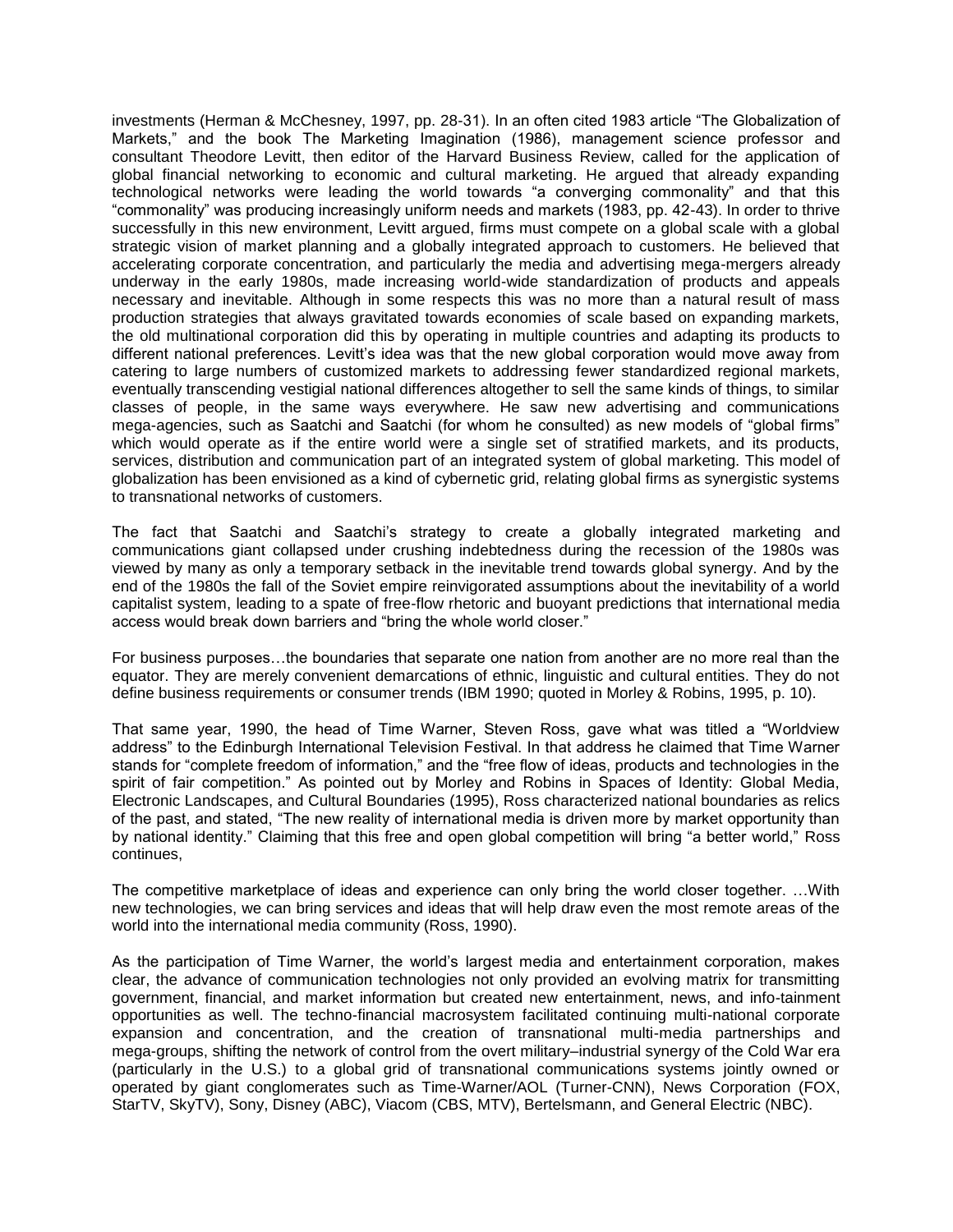Telecom and cable operations have also undergone multiple mergers and takeovers that increasingly cross national boundaries (as in the purchase of MCI by British Telecom, or cable giant TCI by AT&T). Satellite and cable systems transformed the roles played by dominant news services such as Reuters, AP, UPI, Agence France-Press, Reuters TV (formerly Visnews) and Worldwide Television News, and led to the creation of new "global news services such as Cable News Network (CNN) and CNN International, and later CNBC, MSNBC, and the Fox News Channel. New entertainment services such as Music Television (MTV) and Entertainment and Sports Network (ESPN) were launched in the U.S. and eventually grew into transnational enterprises, with custom regional MTV production occurring in Europe, Asia and Latin America (one of the three Asian MTV channels is in Mandarin). Since the 1980s, global satellite and cable systems such as News Corporation's Asian Star TV, Indian Zee TV, Sky Broadcasting in Japan, India and Latin America, among others, have established global distribution networks for the programming and products of the entertainment media giants that finance and sponsor them.

At the same time that global distribution networks emerged under the control of commercial media conglomerates, media production (following other sectors of commercial manufacturing) became less easily identified with a few "core" metropolises. Regional centers of media production arose and/or expanded in such places as India, Brazil, Mexico, Egypt, and Hong Kong, along with regional, "geocultural" markets for their cultural products (Straubhaar, 1997). This has served to organize world markets for media and cultural products in new ways, particularly as regional operations such as Televisa in Mexico, Globo TV in Brazil, or India Sky Broadcasting and Zee Telefilms in India are acquired by, or enter into joint ventures with, transnational giants such as News Corporation. This amalgamation of ever growing corporate conglomerates and their media systems (CNN, Star TV, CNBC, MSNBC, MTV, etc.), jointly operated with regional distribution networks and media production centers, have created a truly global "reach" and market penetration never before seen. In some respects, such corporately operated networks of production, distribution and access have begun to compete with nation states as loci of communication power and control (Griffin & Kagan, 1999; Herman & McChesney, 1997; Mowlana, et.al., 1992). In the face of this multifaceted and commercial "globalization" the idea of cultural imperialism—rooted as it is in international and/or intercultural relations of dominance and dependence—is less simply or directly applied.

Finally, growing attention to the complex cultural dynamics of "post-colonial" relations, and a growing awareness of the inadequacy of conceptualizing global cultural flows as unidirectional (or flowing exclusively from dominant "cores" to formerly colonized dependents), produced a burgeoning interest in the many forms of transcultural hybridization that seemed to result from multi-directional cultural influences. Music provides one of the best arenas for observing such transcultural patterns. The prominence and popularity in the U.S. and other Western nations of the various regional and creolized genres marketed as "world music"—from Jamaican reggae, Mexican banda music, and Cuban and Brazilian jazz and dance music, to West African, South African, and Andean folk music, Indo-fusion, and even Afro-Celtic—is evident in the recording categories routinely displayed in CD catalogs, on internet sites and in record shops. A similar influence is apparent in television and motion pictures. The regional and global distribution of Latin American telenovelas, Hong Kong martial arts actions films, Hindi musical melodramas, and other regional cinema products (from locations as varied as Senegal, Iran, China, Australia, Turkey, and Japan) reveals a cross-cultural traffic in media that clearly transcends Western media impact on the rest of the world. This new "post-colonial" sensibility has encouraged writers and analysts to take new perspectives on global dynamics and to become increasingly skeptical of old assumptions about cores, peripheries, and unidirectional media flows.

Of course, cultural imperialism theorists never claimed that transnational flows were strictly unidirectional or that the extension of Western media worldwide necessarily produced universal homogenizing effects. Their argument focused on structure, on the impact of dominant, far-reaching systems of government influence and industrial media production that establish prevalent media models, channel and constrain media forms and functions, and set routine parameters for discourse, thereby shaping the socio-cultural norms that media tend to promote and the political and economic interests they routinely serve. Specific audience responses to the products of such a system would be expected to vary from culture to culture and context to context. But latitude in reception does not alter the fundamental conditions under which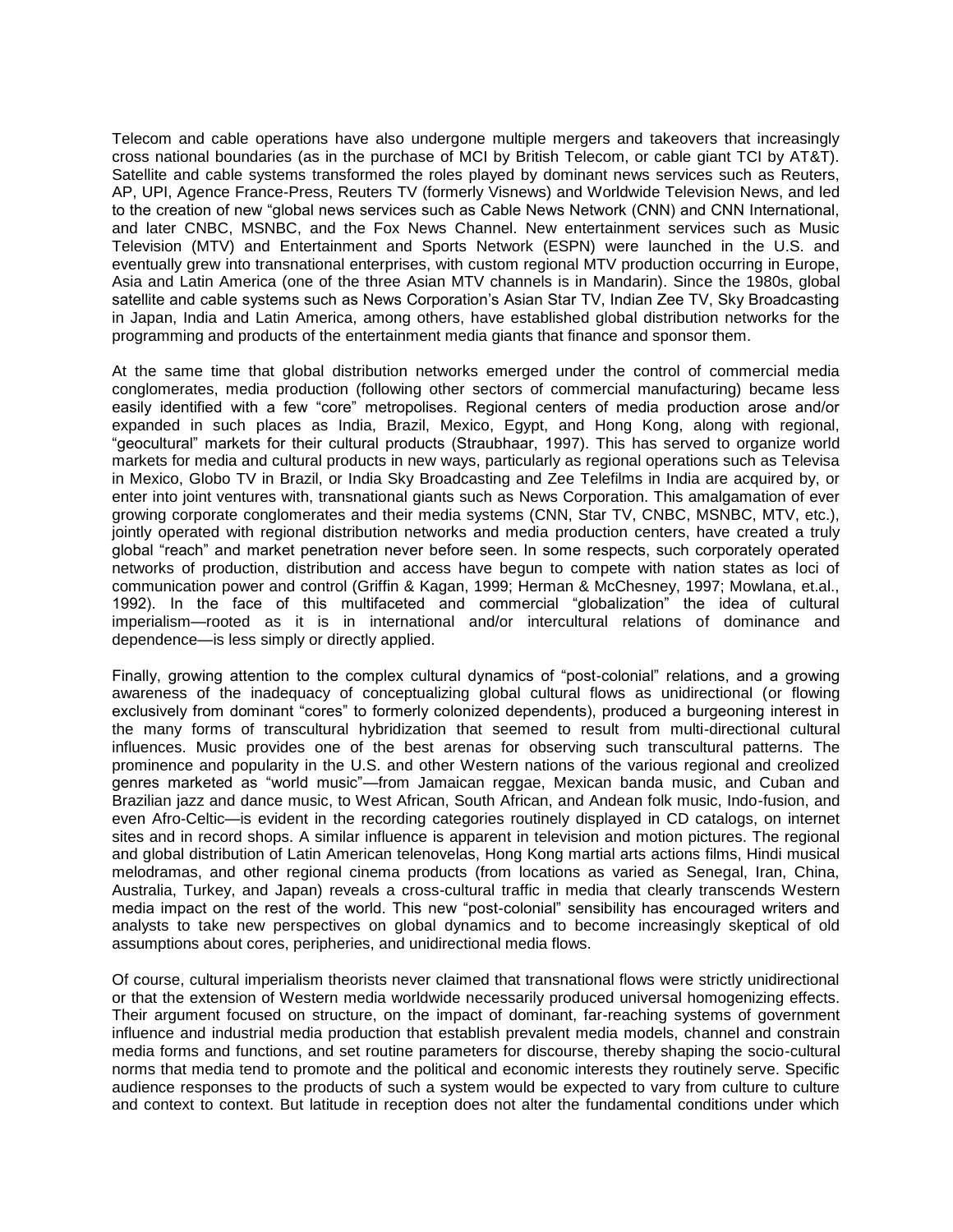oligarchic communications industries (in conjunction with specific government interests) dominate media production and distribution, constrain diversity, or limit access to mediated symbolic expression. In short, demonstrating the active nature of audience reception did not make the issues and concerns of cultural imperialism disappear. And the presentation of audience studies as a kind of refutation of cultural imperialism led to fears that such research might effectively shift attention away from the structural aspects of media systems and their control. Schiller (1991) expressed this position when he wrote, "There is much to be said for the idea that people do not mindlessly absorb everything that passes before their eyes. Yet much of the current work on audience reception comes uncomfortably close to being apologetics for present-day structures of cultural control" (p. 25).

Still, the concept of cultural imperialism was rooted in the notion that some national cultures will dominate others in a system of international exchange rigged to benefit already powerful nation-states, and the shifting ground of "global" technology, transnational markets, and information and media networks was making application of this frame of analysis increasingly ill-fitting. By 1989 Schiller had responded to these shifting circumstances with his book Culture, Inc., an analysis that focused less on state-sponsored imperialism and more on the growing power of transnational corporate conglomerates. Other scholars were becoming convinced that cultural imperialism as a concept was out of step with contemporary circumstances. Surveying communication theory in the 1990s, Mattelart and Mattelart (1998) wrote,

Internationalisation is no longer what it was when the concepts of dependency and cultural imperialism could still be used to apprehend the imbalance in worldwide flows of information and communication , because new actors have appeared on what is now a trans-national scene. States and inter-state relations are no longer the sole mainspring of world organisation. The major information and communication networks, with their 'invisible,' 'immaterial' flows, form 'abstract territories' that no longer correspond to old notions of territoriality. By attacking the institutional foundations of nations-states in the 1980s, the logics of construction of the techno-financial macrosystem modified the topology of the actors of the trans-national sphere. The end of the bipolar tension between superpowers enhanced the role of market relations in the configuration of the world space. The incorporation of the territories of the nation-states into the norms of planetary networks augurs a profound transformation of the economic and social model, that is, the organisational forms of overall social relations within each society (p. 138).

Annabelle Sreberny, a theorist of global media issues who has paid much attention to the inherent imbalances of global economic and media systems, also seems ready by 1997 to leave "cultural imperialism" behind as an operative research concept. "The notion of 'cultural imperialism' became one of the staple catchphrases of the field of international communication. Yet from the beginning, the concept was broad and ill-defined, operating as evocative metaphor rather than precise construct, and has gradually lost much of its critical bite and historic validity" (1997, p. 48).

Given the inexorable expansion of transnational industries and horizontal integration in nearly all economic sectors during the second half of the twentieth century, and the increasing harmonization of legal and regulatory frameworks for the privatization and commercialization of mass media, it is hardly surprising that "globalization" became the new buzzword in business and communications. Or that these emerging conditions prompted a fascination with global markets and "a truly free and open competition that will be dictated by consumers' tastes and desires" (Ross, 1990). Yet, "globalization" as an organizing concept for viewing economic, political, or cultural change, or as a contextual paradigm for media research, is even broader and often less well-defined than the concept of cultural imperialism. And, as a kind of pluralist response to Marxist world systems theory it represents several, sometimes contradictory, strains of theory, research, and economic/political interests.

# **Globalization in Historical Perspective**

As Robertson (1992, 1995) makes clear, globalization is not a new process, but the continuation and extension of processes that have been in motion for centuries: exploration, trade, migration, wars, conquest, colonization, empire, the efforts of industrialized nations to control international markets and financial exchanges, to "develop" sources of raw materials, to extend and consolidate military power and "state security," and to "modernize" client states. He identifies the shifting parameters of these forces in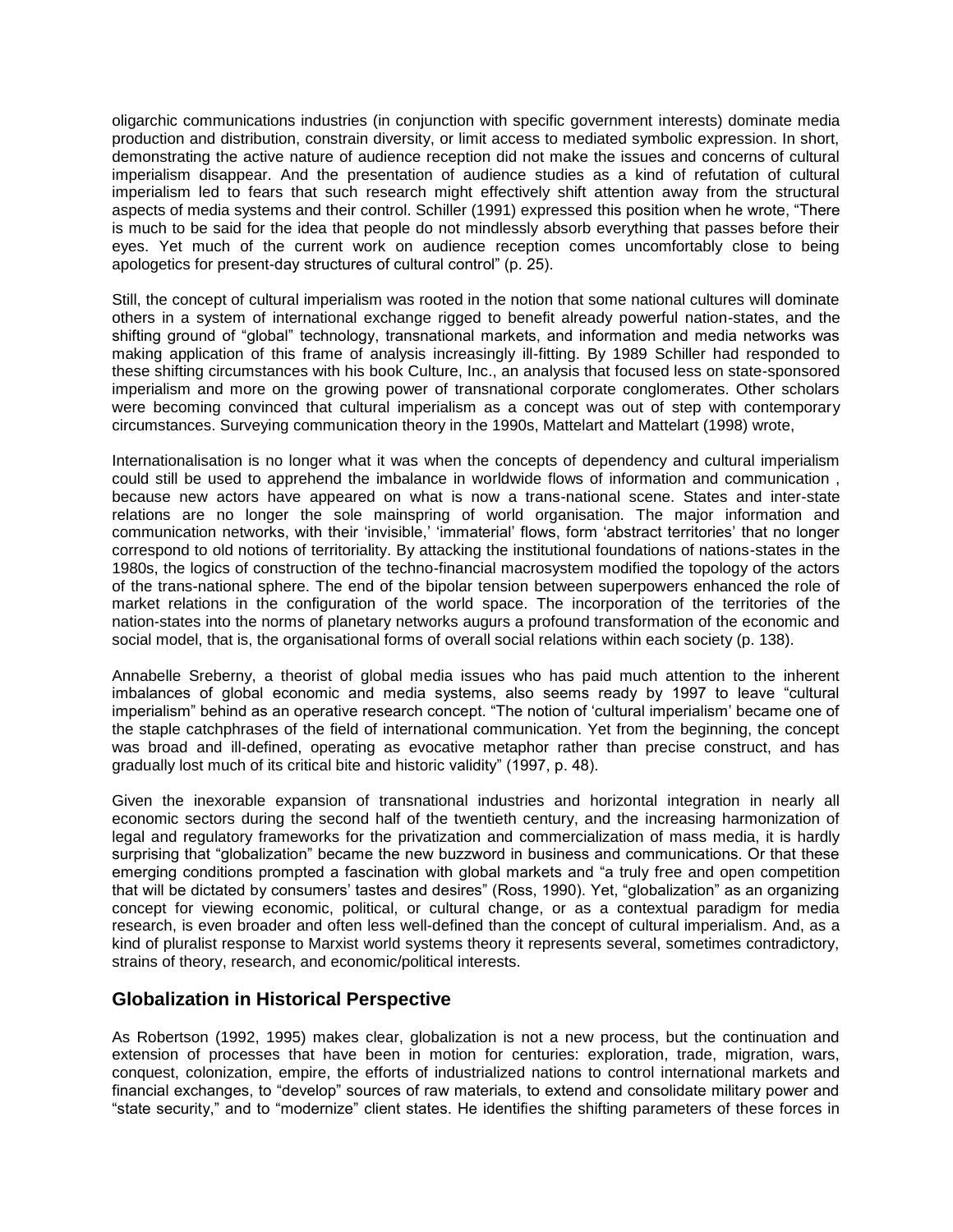five historical phases beginning from the early fifteenth century and ending in the "phase of uncertainty" that has marked the accelerating movement towards global communications systems, species-wide human rights, transnational trade and migration, greater multiculturality and polyethnicity, the end of the Cold War and a "more fluid international system" since the 1960s (1992: 56-60). Tomlinson (1991), Giddens (1991), Friedman (1994), Featherstone and Lash (1995), and others have also tried to analyze the phenomenon of globalization within the context of the historical rise of modernity. Echoing Wallerstein (1974), Tomlinson (1991) argues that much of what has been labeled cultural imperialism, or "Americanization," or "Westernization," can in fact be seen as part of a broader global pattern of modernity and the accompanying spread and deepening of a world system of capitalism (pp. 89-90).

Similarly, Giddens (1991) sees globalization as part and parcel of the historical forces of modernization. He identifies the emergence of international consciousness with the rise of nation states and the modern era, relationships among states being a necessary concomitant of the formation of states as coherent entities. For him, globalization proceeds largely through state-supported integration of multiple knowledge-based abstract systems (including media) which coordinate human activity across time and space. Therefore, the concept of globalization refers to the "stretching" of relations between "local and distance social forms," as "modes of connection between different social contexts or regions become networked across the earth's surface as a whole" (1991, p. 61).

Globalization can thus be defined as the intensification of world-wide social relations which link distant localities in such a way that local happenings are shaped by events occurring many miles away and vice-versa. This is a dialectical process because such local happenings may move in an obverse direction from the very distanciated relations that shape them (pp. 63-64).

Giddens' view of globalization as the increasing integration of systems implies no consistent, unifying social or cultural integration. As Shaw (1994) notes,

For Giddins, the globalization of abstract systems creates opportunities for individuals, as well as crises in which they have constantly to remake their own lives and identities. It is clear from Giddens' view that the increasing integration of systems (plural) does not necessarily imply greater social integration on a global scale. On the contrary, the crises brought about by the failures of or contradictions between the various abstract systems could lead to greater problems of social integration (p. 7).

The historical views of globalization offered by writers such as Robertson, Giddens and Shaw stand in contrast to the often imprecise or overreaching use of the term in business and journalism (Friedman, 1999). By providing analytical distinctions among the various knowledge-based systems implicated in, but not synonymous with, the unified global capitalist system described by Wallerstein, they suggest opportunities for the investigation of specific processes of global diffusion or interconnection that may operate in ways that are not continuous or unified. Economic networks may encourage flows of financial investment that are inconsistent with patterns of transnational migration or out of synch with quickly changing trends and flows of popular culture. Most important, these writers point to the fact that global system integration is not synonymous with global social integration or cultural homogenization. This helps to explain the discrepancies in what different writers mean by the term globalization, and offers one theoretical dimension by which to distinguish approaches to the study of global media phenomena.

The concept of globalization, therefore, may be useful as a general descriptor of emerging technological, financial, and communication networks that link localities across national boundaries and often bypass the mediation of interstate relations. As an operative term it is more multifaceted, more historically contextualized, and it leaves more wiggle room for looking at particular global/national/local interplay than the concept of cultural imperialism. Yet its strength as a concept is also its weakness. It suffers from its imprecision as a cover term for multiple and divergent theoretical foci and distinctly different levels of economic, political, social, and cultural concerns. It is variously used to refer to at least four types of phenomena: 1) transnational domination, cultural imperialism, Americanization, and so on; 2) the global spread of world systems of market capitalism; 3) the spread of the culture of modernity itself, encompassing not only the economic practices of capitalism but the Weberian rationalization of ways of life, scientific approaches to the natural environment, etc., (sometimes referred to as the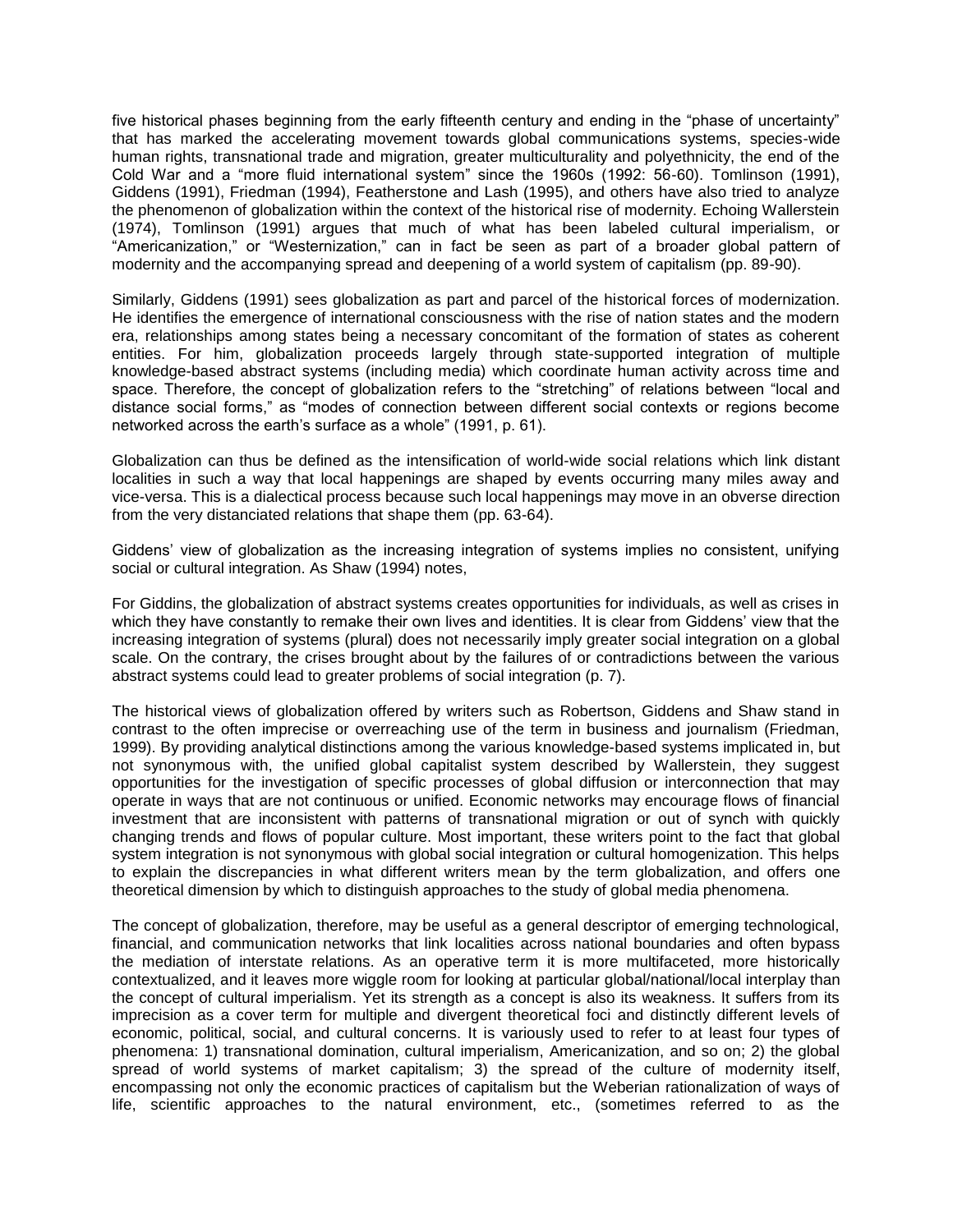"McDonaldization" of systems and practices (Ritzer, 1996), and 4) the spread of commercial culture and consumerism specifically, and its potential impacts on local environments and cultures (Budd, Craig, & Steinman, 1999).

Early use of the term was most often associated with considerations of changing communication technology and the relationships of technological form, time, space, and community. Innis (1950, 1951, 1952), the first to systematically address these issues, worried about the consequences of mass communication systems that spanned space and time with unprecedented speed and efficiency while detaching messages from their senders and from the specific times and contexts of their production and reception. Such systems, he observed, provide opportunities for those in control of media production and distribution to manipulate and profit from the temporal and geographic compressions and reconfigurations made possible by new technology, eroding local control and buttressing the power and influence of cosmopolitan elites. McLuhan (1962; 1964; McLuhan & Fiore, 1967), on the other hand, saw the new temporal and spatial relationships created by modern communication technology in a much more optimistic light. According to McLuhan, new media technologies will not further alienate populations or polarize power, but rather "retribalize" a new "global society" and lead it back to its oral, nonlinear, holistic roots in an emerging "global village". Bell interpreted the shift to a technological imperative as the "coming of post-industrial society," a road to a higher stage of rationality that would leave the emotion of politics behind and lead to the "end of ideology" (1962, 1973). Harvey (1989) later saw time and space compression as the key engine of new "postmodern" conditions of life, producing an upheaval in our very experience and representation of time and space and requiring new cognitive maps to "grapple with the realities unfolding around us," and to navigate "through a period of excessive ephemerality in the political and private as well as the social realm" (1989, p. 306).

Brzezinski (1970) predicted a new hegemony for the United States within an increasingly "globalized" world of technological and electronic interdependence, the "technetronic society." He was perhaps the first to describe a future in which the United States, already "the first global society in history," would be "the principal global disseminator of the technetronic revolution" (1970, p. 33), exerting its hegemony not through old forms of "imperialism" but through the spread of the technological and scientific revolution represented primarily by communications and computers. In this emerging "global city" (1970, p. 19)—that "agitated, tense, and fragmented web of interdependent relations" that he referred to as a "global nervous system" (1970, p. 23)—he realized that it would not be the political power of nation states so much as the expansion of multinational corporations and the accompanying transnational economic relations and global divisions of labor that would drive the new world order. He proposed that the United States, as a major source of new technological developments and the home base of a disproportionately large share of multinational business, media, and communications was in a uniquely advantageous position to assume leadership in this new global technetronic society, and at the end of the century, and now more than ten years after the collapse of Cold War alignments, his vision seems especially prescient.

Such optimistic views of a new global society are what drive the global marketing schemes of Levitt (1983, 1986), and the visions of a new American hegemony in international relations promoted by commentators such as Friedman (1999), who accept as inevitable progress the breakdown of national and cultural barriers to advertising and trade, and the "free flow" of information, technology, and commerce worldwide. Their conceptualization of globalization effectively extends the old modernization paradigm in the guise of a new ostensibly non-hierarchical and pan-cultural global commercialism. In this view system integration will inevitably result in social integration, and the eventual acceptance worldwide of an overriding Western capitalist paradigm.

Such loosely employed concepts of "globalization" (as well as many formulations of postmodernity) seem to conflate the economic with the cultural. Economic and technological systems integration (including the establishment of global communications networks) makes the notion of globalization and world "cultural convergence" seem obvious and inevitable. And media coverage of world events at the close of the Cold War—the fall of the Berlin Wall in 1989, the globally televised Gulf War in 1991—seemed to recapitulate and confirm for viewers the idea that we were entering the new era of the "global village." Yet, although the integration of technical and electronic systems worldwide has been steady and seemingly inexorable, cultural, social and political integration has been much more uneven and unpredictable. Promoters of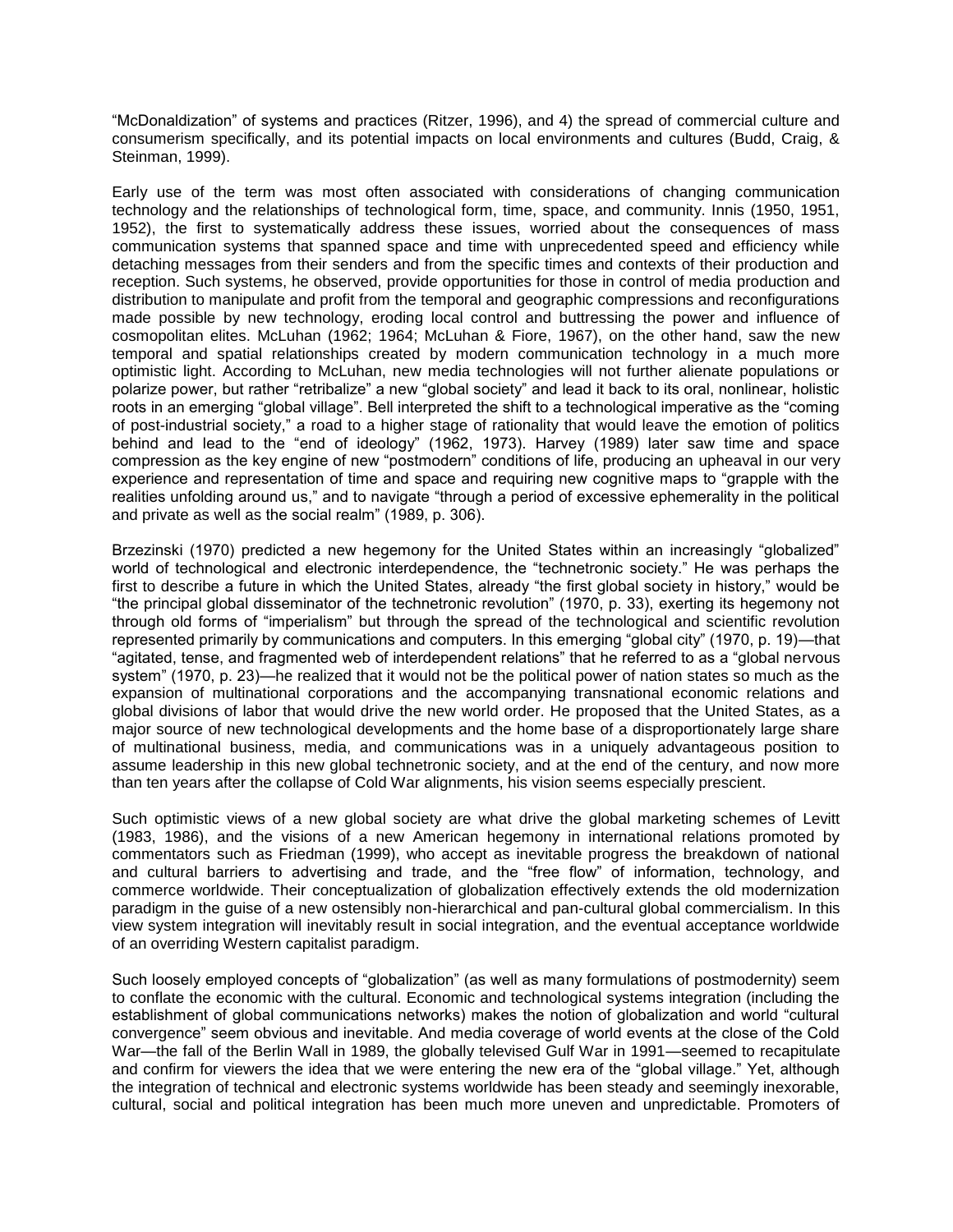economic globalization often recognize that many obstacles remain even to the kind of systems integration that they envision. But they tend to view such obstacles as temporary problems, which will be addressed along the way to that inevitable global economy. In the final sections of this article I would like to recast these "obstacles" as the very pressure points of global change, the crucibles in which processes of cultural resistance and transformation offer the most intriguing questions for communications and media scholars.

# **Globalization as Commercialization: the Culture of Consumption**

Each historical stage of international communication research has been shaped by coherent synoptic paradigms (development, dependency, globalization) that often suffer from overly totalizing visions of technological, economic, and/or cultural change. At the same time, these paradigms have depended upon certain competitive dichotomies—views of the world structured by East-West and/or North-South conceptual maps—which are frequently useful heuristics for understanding networks of flow and structures of power but which most often fail to account for the complexity of ongoing transnational interaction and change (Tehranian, 1999). The seductive elegance of unified nomothetic explanatory theories and dichotomies has not encouraged the detailed and concrete ideographic studies still needed on specific situations and processes of cultural flux. Future studies need to incorporate the structural emphasis of dependency theory, concerns for the mechanisms of power implicit in the notion of cultural imperialism, and the ethnographic sensitivity of active audience research in a framework that plainly confronts the locomotives and processes of diffusion, commercialization, and cultural interaction.

This is not a new idea. But theoretical polemics have too often led scholars to categorically ignore structure or processes at one level in order to emphasize those at another. Or they have prompted attempts to find universal (or "global") patterns at the expense of scrutinizing particular processes in specific contexts. By focusing on specific cases of the interface between transnational economic or media networks and local culture, and comparing and contrasting those cases over time, we may more clearly understand the structural and systemic factors behind the expansion of transnational commercial media operations and the complexities and ramifications of cultural interactions and response.

There has been a growing consensus that the metaphor of imperialism is no longer adequate for conceptualizing these complexities. In taking the position that the global marketplace is not just an extension of American power, Hutton and Giddens (2000) posit,

There are two general questions that we need to answer. Is globalization, in sum, the same as Americanization? More broadly put, is globalization a set of processes dominated by Western countries to their own advantage? I would answer a qualified "no" to each of these questions.

Globalization…refers to a complex of changes rather than a single one. No single country, or group of countries, controls any one of them. Economic globalization, of course, has been and is shaped by U.S. foreign and domestic policy. The health of the global economy at any one time is strongly influenced by the strength or otherwise of the U.S. economy. During the cold war period successive U.S. governments were propagating a distinct "way of life" around the world in a self-conscious struggle with communism. American economic power was backed by a global network of military alliances, by numerous forms of interventionism, and by the propagating of "proxy wars" in various places. Old habits die hard, but the United States doesn't have these strategic interests any more. The battle within the United States these days is between those who favor free trade and a global role for the country and those (a mixture of old left and Republican right) who favor protectionism and disengagement (p. 11).

One does not need to accept this specific analysis of the American political scene, his overall diagnosis of the state of global capitalism, nor Giddens' (1999; 2000) prescriptions for a political "third way" to recognize that the forces of globalization do represent something much more complicated, multi-dimensional and historically long-term than simply "Americanization." Theorists with different perspectives and agendas have come to similar conclusions. Frederic Jameson (2000) writes of five related yet distinct levels of globalization: the technological, the political, the cultural, the economic, and the social, all of which reflect U.S. influence on the shape of modern capitalism around the world but none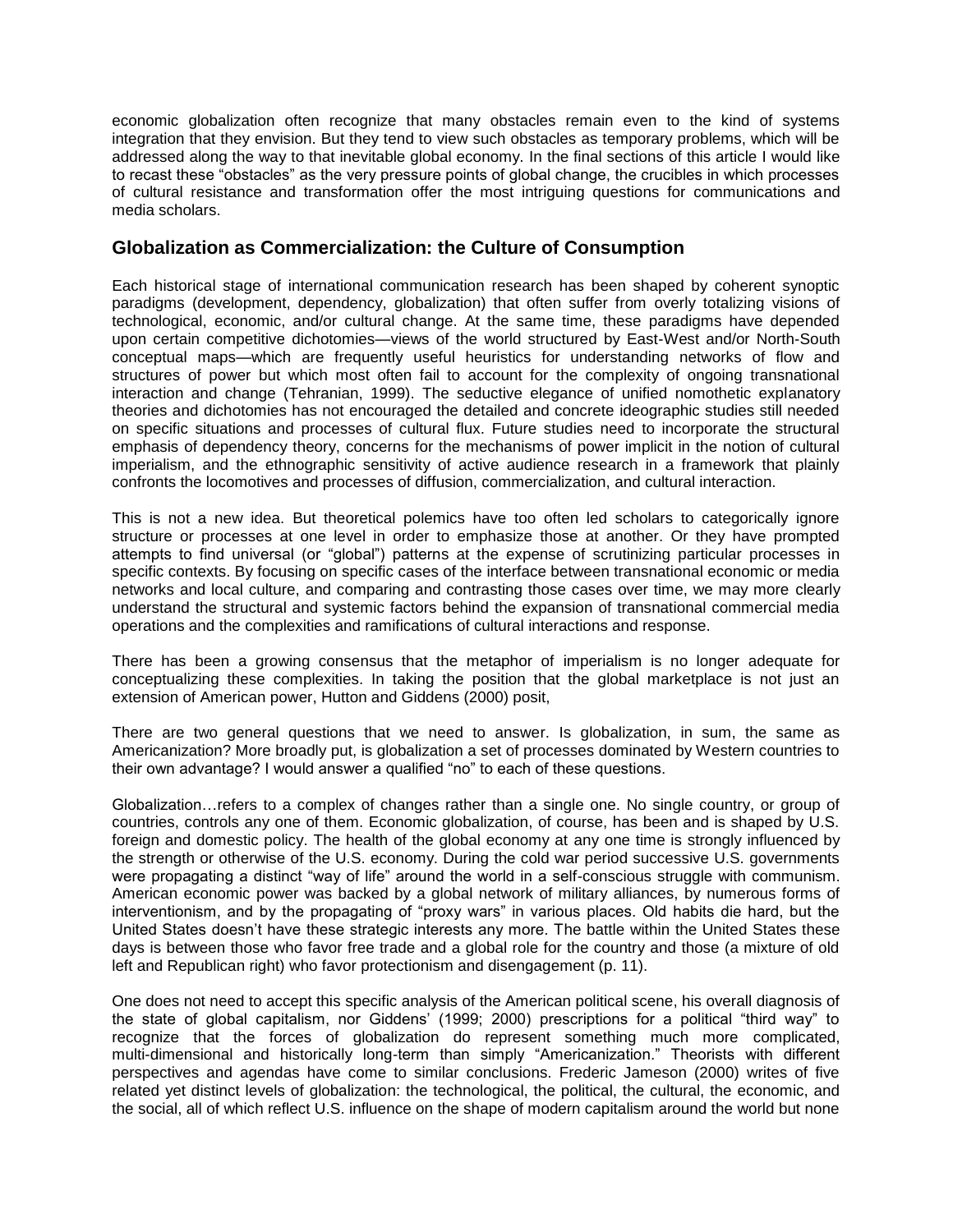of which are strictly controlled by American interests. The anthropologist Arjun Appadurai (1996) posits five somewhat parallel dimensions of global cultural flows: ethnoscapes, mediascapes, technoscapes, financescapes, and ideoscapes, which represent interrelated, but not synchronous or uniform networks of influence and activities. Appadurai (1996) chooses the suffix –scape in order to suggest that these dimensions represent "irregular landscapes" of perspective, the building blocks of "imagined worlds," rather than objectively given relations (1996: 33). Elaborating multiple dimensions of globalization opens the way for studying the uneven and even disjointed nature of global flows, economic and cultural interaction, bureaucratic and cultural homogenization and what Appadurai calls "the production of locality" (pp. 178-199). Yet, the confluence of these irregular "scapes" of global interconnection seems to support a consistent trend: the extension and promotion of commercial consumerism as a nearly universal reference for symbolic interaction and social indexing.

Drawing from Bourdieu's (1977) notion of "habitus" (a tacit realm of reproduced practices and dispositions), Anderson's (1983) notion of "imagined communities," and Jameson's (1989) concept of "nostalgia for the present," Appadurai identifies the existence of "postnational locations": new communities and social practices that have superseded the community habitus of locally and historically embedded culture and depend upon the spatially extended and fragmented, yet collectively imagined, landscapes and aspirations of globally bureaucratized commercial marketing. These imagined communities are often spacially "deterritorialized." They are linked more by technical systems of media and communication than by geographic locale. A key to their formation, according to Appadurai (1996), is their engagement with the representation and practice of consumption as "habituation through repetition" (pp. 66-67). Rationalized transnational markets and media images of consumption link relocated populations with their homelands, homelands which are partly invented, "existing only in the imaginations of the deterritorialized groups"(p. 49).

The crucial point, however, is that the United States is no longer the puppeteer of a world system of images but is only one node of a complex transnational construction of imaginary landscapes. The world we live in today is characterized by a new role for the imagination in social life. To grasp this new role, we need to bring together the old idea of images, especially mechanically produced images (in the Frankfurt School sense); the idea of the imagined community (in Anderson's sense); and the French idea of the imaginary (imaginaire) as a constructed landscape of collective aspirations, which is no more and no less real than the collective representations of Emile Durkheim, now mediated through the complex prism of modern media.

The image, the imagined, the imaginary—these are all terms that direct us to something critical and new in global cultural processes: the imagination as social practice. …the imagination is now central to all forms of agency, is itself a social fact, and is the key component of the new global order (1996: 31).

The weakness of the metaphor of imperialism under these conditions is that it suggests a planned co-optation and transformation of local "ways of life," whereas contemporary global commercialization is better described as the steadily increasing participation of peoples across regional, national, and local boundaries in these "imaginary cultural landscapes." To be sure, these imaginary landscapes are significantly shaped by calculated campaigns of transnational corporate marketing, but in most cases engagement with them is not coercive, but "cultivated." Moreover, as noted previously, global systems of exchange, marketing, and media are still uneven and inconsistent. As Appadurai (1996) describes the situation,

The new global cultural economy has to be seen as a complex, overlapping, disjunctive order that cannot any longer be understood in terms of existing center-periphery models (even those that might account for multiple centers and peripheries). Nor is it susceptible to simple models of push ad pull (in terms of migration theory), or of surpluses and deficits (as in traditional models of balance of trade), or of consumers and producers (as in most neo-Marxist theories of development). Even the most complex and flexible theories of global development that have come out of the Marxist tradition (Amin, 1980; Mandel, 1978; Wallerstein, 1974; Wolf, 1982) are inadequately quirky and have failed to come to terms with what Scott Lash and John Urry have called disorganized capitalism (1987). The complexity of the current global economy has to do with certain fundamental disjunctures between economy, culture, and politics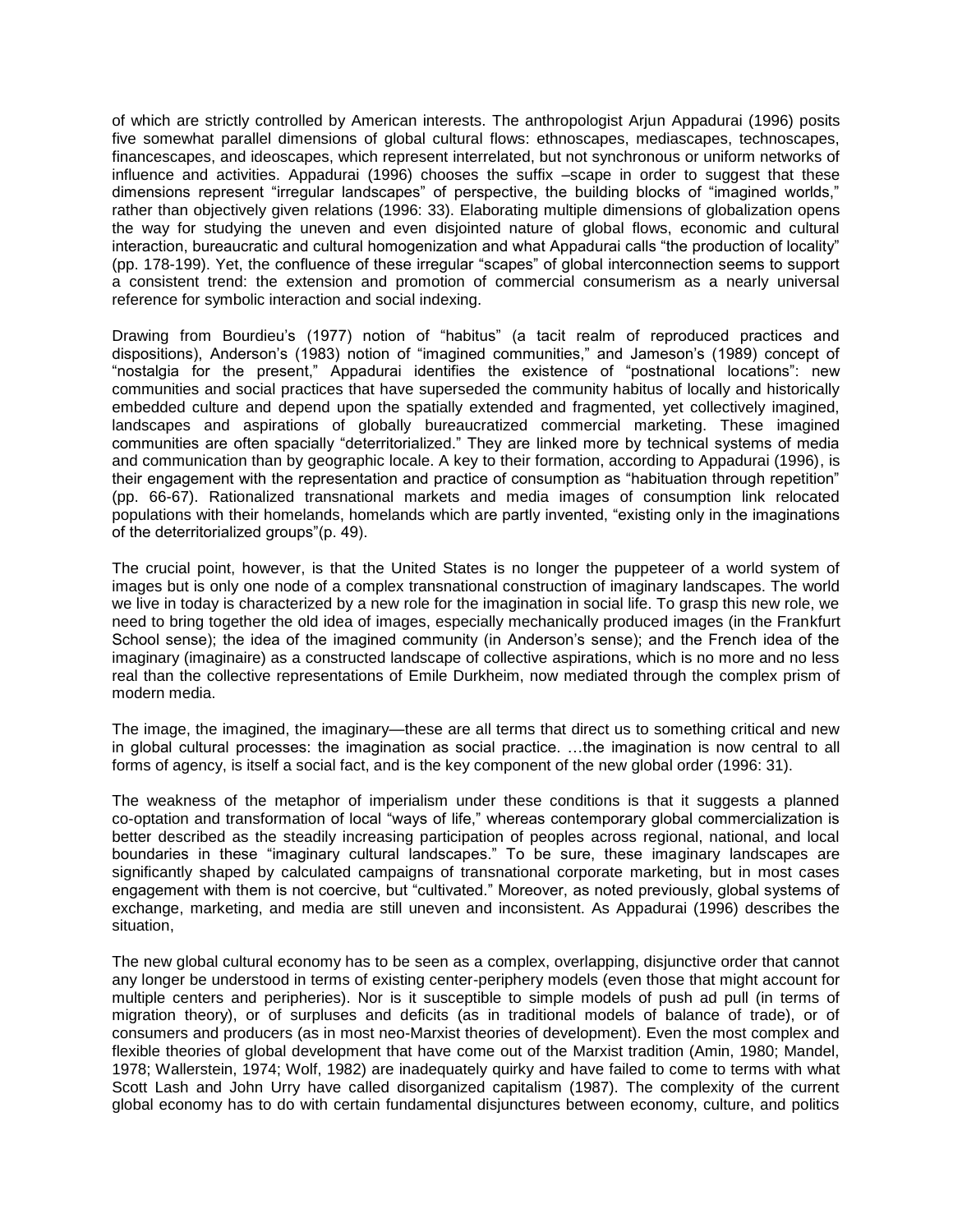that we have only begun to theorize (pp. 32-33).

On the other hand, the continuing strength of the metaphor of imperialism lies in the fact that the imaginary cultural landscapes described by Appadurai are largely the product of corporate marketing practices and the repetitive consumption patterns (and patterns of desire and aspiration) that marketing encourages and supports. And the operations of transnational corporate systems of technology and marketing seem to reinforce, rather than diminish, continuing inequalities between historical colonizers and the historically colonized (Golding, 1998). We have entered a period in which truly global networks of technology and communication are, in fact, bringing cognate forms of information, mass media entertainment, and commercial marketing to most areas of the world across previous regional, national, and cultural divides. According to figures compiled by the Institute for Policy Studies, by 1996 the world's 200 largest corporations already accounted for 27.5% of all global economic activity (Anderson & Cavanagh, 1996). Moreover, according to economist Saskia Sassen (1998), "we know that the top transnationals have very high shares of foreign operations: the top ten largest transnational corporations in the world had sixty-one percent of their sales abroad. The average for the 100 largest corporations was almost fifty percent" (p. 207). According to numerous economic and financial reports, these levels of concentration and transnational expansion are even greater among media firms (Herman & McChesney, 1997). And such concentration continues to extend and exacerbate gaps in communication resources and access to media and technology (including the "digital divide") among classes, regions, and nations (Golding, 1998; McChesney, 1998). Although Appadurai rejects unitary economic models for conceptualizing global change, and correctly emphasizes the multiple dimensions of cultural flow and interaction that require further theorizing and empirical scrutiny, he identifies in the activities of consumption, and the ephemerality that is endemic to consumer marketing, a repetitive, constantly renewing, and regulated activity that represents a convergence of these global economic and cultural processes.

…It is not simply the case that consumption has now become the driving force of industrial society. The fact is that consumption is now the social practice through which persons are drawn into the work of fantasy. It is the daily practice through which nostagia and fantasy are drawn together in a world of commodified objects.

…What we have now is something beyond a consumer revolution, something we may call "a revolution of consumption," in which consumption has become the principal work of late industrial society. …The heart of this work is the social discipline of the imagination, the discipline of learning to link fantasy and nostalgia to the desire for new bundles of commodities (Appadurai, 1996: 82)

In his book Cultural Imperialism Tomlinson (1991), writes something very similar in characterizing globalization as a peculiar and inherent byproduct of the spread of modern capitalism,

We can make a distinction between two possible discourses of cultural imperialism...the familiar discourse of cultural imperialism as the attack on the national/cultural identity, a discourse conducted around the binary opposition of 'us' and 'them' and on the 'synchronic–spatial' plane. It is the discourse of 'Americanization' and so on. …

But underlying this is the broader discourse of cultural imperialism as the spread of the culture of modernity itself. This is a discourse of historical change, of 'development', of a global movement towards, among other things, an everyday life governed by the habitual routine of commodity capitalism. One reason for calling this discourse a broader one is that the 'imaginary' discourse of cultural identity only arises within the context of modernity (pp. 89-90).

What this suggests for the study of transnational media is that the key foci of investigation need to shift from concerns with such things as international media imports and exports, the export of one national culture into other nations, or the establishment of universal ways of life in the emergence of an actual global culture (although all of these things still must be taken into account), to an emphasis on the ways in which corporate media products, and the social imaginaire of commercial consumerism of which they are a part, are viewed, used, engaged with, adapted, adopted, or resisted in multi-cultural contexts. It is the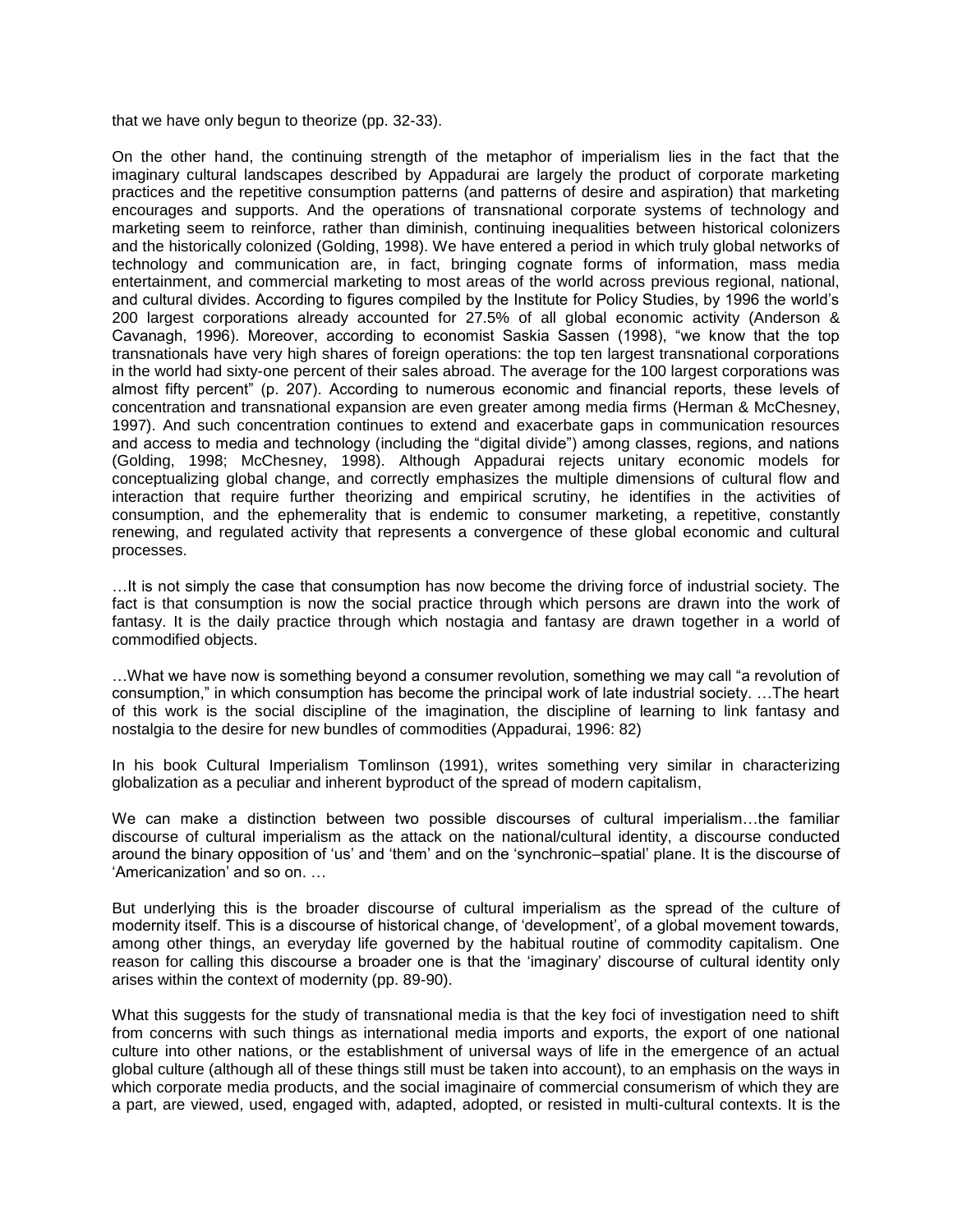system of neoliberal capitalism itself, dependent upon imagined myths of the market as panacea, and dreams of future acquisition, upward social mobility and cultural and personal autonomy, that is spreading inexorably, though unevenly, to affect people to varying degrees in nearly every part of the planet. Some call this "the spread of modernity itself." But it is not necessarily the spread of culture in any traditional sense. It is only the spread of commercialization, of both the logic of the market, and the aspirations of a life based on consumerism.

The prediction, for example, that because of American economic and military dominance in the world English would become a universal language is now being revised in the face of evidence that worldwide English use has reached a plateau: non-English speakers are the fastest growing group of internet users, more than three times as many of the world's people continue to be native speakers of Chinese than native speakers of English, and fifty years from now (based on population projections and patterns of intergenerational language inheritance) it is estimated that English speakers will also be outnumbered by speakers of Hindi and Urdu, with Arabic and Spanish contending with English for third, fourth and fifth place among language groups (Wallraf, 2000). Undoubtedly, English has become disproportionately used within global systems of business, technology and media, and in this sense has become a kind of "language of commercial culture." Yet the culturally specific ways in which English is adopted and used in various locales and technological settings (the Internet, satellite television, financial institutions, etc.) has created a proliferation of pidgins, creoles, and diverse dialects rather than a global language. Courses in Spanglish are now taught in some American colleges. "English isn't managing to sweep all else before it—and if it ever does become the universal language, many of those who speak it won't understand one another" (Wallraf, 2000, p. 52).

Recent studies of corporate structure also reveal that while the marketing reach of commercial firms has expanded globally, and the financial and product markets are far more interconnected than ever before, the internal culture of companies themselves remains distinctly national (Doremus, Keller, et. al., 1998). Only in special circumstances, such as the computer industry of Silicon Valley, has the influx of thousands of engineers from India and other countries created a more diverse corporate environment that has sometimes been referred to as "mongrel capitalism" (Pang, 2000).

# **Studying Transnational Networks of Consumption and Culture**

By the 1990s several scholars of globalization had begun to address consumption, and the formation of transnational consumption communities, as key issues and foci for study. Sklair (1995) has attempted to create new theoretical constructs for the way that we classify the "global system," leaving old notions of First, Second and Third worlds behind and focusing on relative resource allocation and consumption communities within and across national borders. He argues that recent expansions of transnational media systems, and attempts to forge regulatory environments that will not impede transnational advertising and marketing across these systems, form the basis for a "culture/ideology of consumption" that serves to establish the legitimacy of commercial products, marketing practices, and new patterns of consumption in the everyday lives of consumers. As a result, other local forms of consumption and community life jostle and vie with transnationally marketed forms, setting up systems of social distinction in consumer behavior and often extending gaps between socio-economic classes (Sklair, 2001).

Observations and analyses of this process are not romanticized visions of "pure," indigenous, or "authentic" cultures suddenly displaced or extinguished by the invasion of commercial goods and images. The penetration of transnational media systems and the accompanying formation of new audiences, markets, and consumption communities are rightly seen as specific stages (albeit sometimes sudden and disruptive ones) in a long ongoing history of population movement, trade between social groups, and socio-cultural change. The culture of consumption is a continuation and acceleration of historical shifts from Gemeinschaft to Gesellschaft—the larger organizational forms of modern society undermining or replacing older, and more locally "organic," family, clan and village relationships. But the forces of global commercial marketing have a specific individualizing and atomizing tendency. On the one hand, commercial mass media address audience members as individuals (often in settings where they are reading/listening/viewing separately or alone) and promote individualism: the concepts of individual free choice, separate personal identities, and uniquely personal gratification, with the increasingly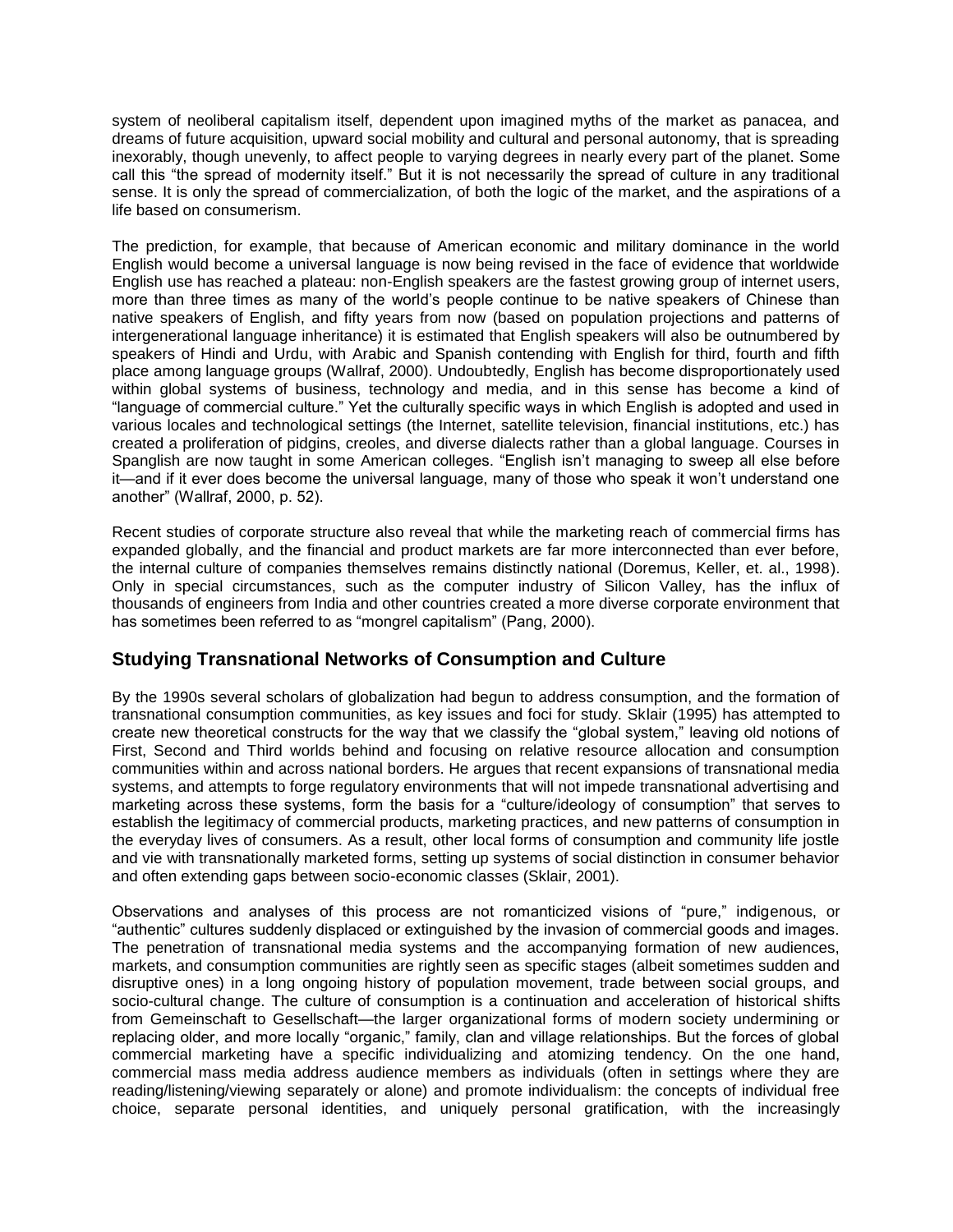taken-for-granted presumption that individuals anywhere can make their own particular choices from a globally available commercial menu. At the same time, the marketing techniques that characterize both the explicit advertising and selling of products and the implicit selling of consumer lifestyles (in entertainment as well as advertising) coax or seduce the audience to participate in "imagined communities" of consumption and aspiration that are "ephemeral," socio-culturally distinctive, and socially invidious. As audience members move into and out off these imagined communities they are constantly supplied with socio-cultural markers and messages about place, position, status, and the disjunctures between imagined worlds of consumption and the realities of everyday life.

Thus, Vilanilam (1989) observes that television advertising in India presents a heterogeneous cross-section of the Indian populace with images of products and lifestyles that are economically out of reach for the vast majority. In this way advertising constitutes an imaginary world of desire that addresses not only the elites that can purchase such goods, and in so doing affirm their elite status, but the masses of Indian workers and poor for whom the imaginaire is merely a reference point, a shaper of aspirations, an ideal model of success, pleasure, and envy. Martín-Barbero (1993) also notes the role of imagined consumption in creating illusory unions of rich and poor.

When...the myth and strategies of development with its technocratic solutions and encouragement of a consumer society began to replace the worn out populist policies…the political function of the media was removed and the economic function took over. The state continued to maintain the rhetoric that the air waves were a public, social service…but, in fact, the state handed over management of education and culture to the private sector. Ideology became the backbone of a mass discourse whose function was to make the poor dream the same dreams as the rich. As Galeano has said, "The system spoke a Surrealist language." Not only was the wealth of the land transformed into the poverty of mankind, but scarcity and mankind's basic aspirations were converted into consumerism. The logic of this transformation would not become fully apparent until some years later when the economic crisis of the 1980s revealed the world-wide crisis of capitalism. The crisis could be solved only by making the model and decisions of production transnational and by standardizing, or, at least, pretending to standardize world culture (p. Gemeinschaft to Gesellschaft—the larger organizational forms of modern society undermining or replacing older, and more locally "organic," family, clan and village relationships. (p. 165).

Golding and Harris (1997) further emphasize that increasing transnationalization has not diminished these continuing disparities. They write that the "brave new world of the 1990s," far from producing the widespread global prosperity predicted by "free traders," was marked by the proliferation of dual economies and massive Third World debt, leaving more than a billion of the world's people "living in stark and absolute poverty" (p. 4). Vast inequalities in resources and standards of living have more often been exacerbated than reduced by global networks that create a rising appetite for imports among cosmopolitan elites and "a growing dependence on the North for research and development, technology, and education" (p. 4). This continuing dependency, however, is linked more than in the past to the transnational marketing of consumer goods rather than industrial development within nation-states. It is more a function of transnational horizontal integration than national vertical integration. "This process of horizontal integration is evidenced by several factors, one of which is the process whereby people are increasingly addressed across national boundaries on the basis of class status and other cultural attributes by marketing, political and cultural agencies alike" (Sreberny-Mohammadi, Winseck, et. al., 1997: xiii). Such transnational networks facilitate attempts in various regions to address and create audiences that correspond to particular consumer groups, the business of commercial media being the creation of audiences to sell to advertisers.

I believe that the most important task confronting international communication research at the beginning of the 21st century is the close analysis of such shifting consumption communities, and their linkages to horizontally integrated systems of global commercialism, within and across specific cultural contexts. Although this vision of future research is not articulated in precisely the same manner by other media scholars, several writers suggest similar paths for study. In their survey of international media research Corner, Schlesinger, and Silverstone (1997) hint at such an approach when they note that "the products of mass media systems will have an increasingly commodified character as the exchange-value of media products extends to areas where it has so far been resisted and intensifies in areas (e.g. globally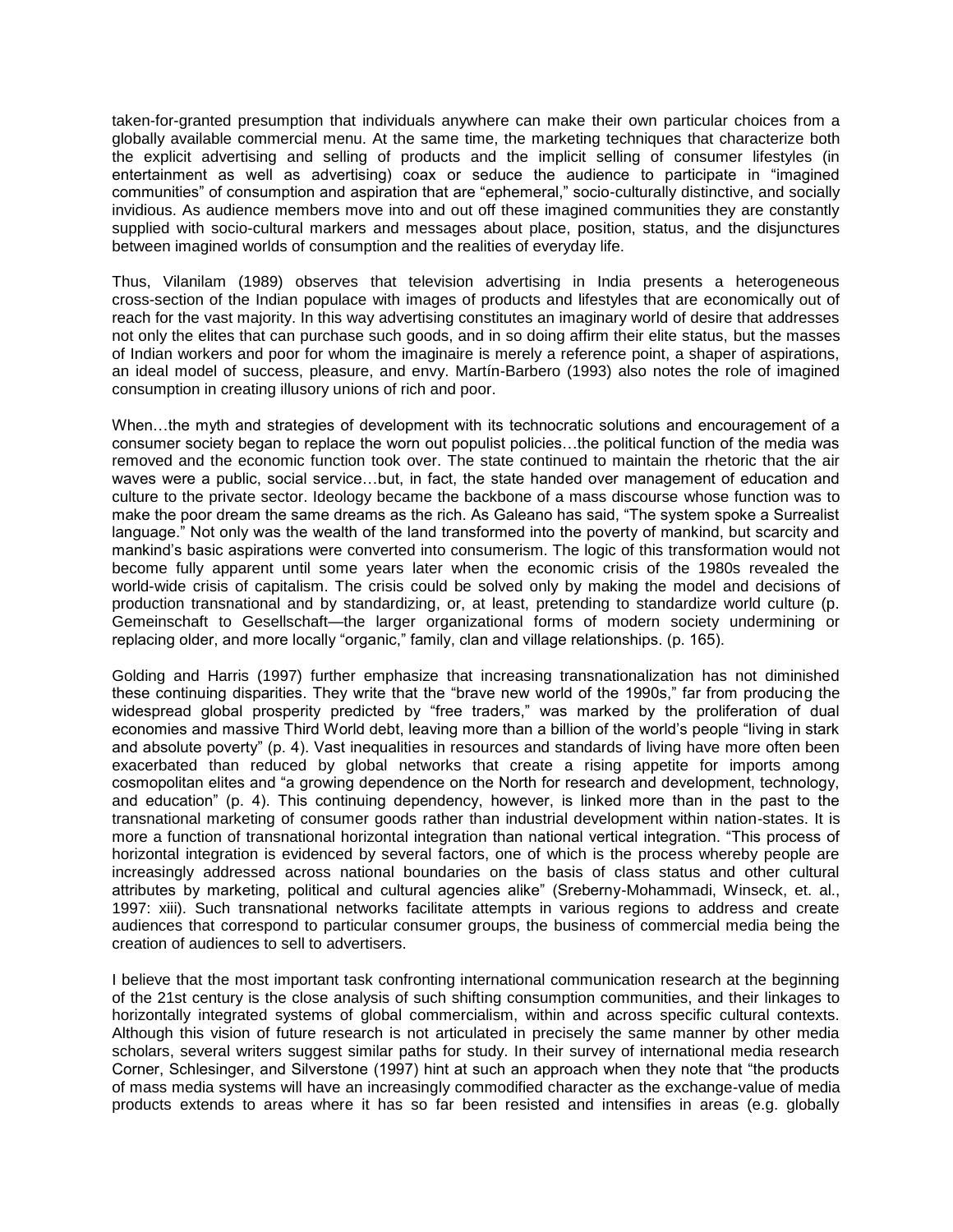marketed entertainment) where it has always been present" (p. 7), and that this inevitably involves issues of "social order and social solidarity," and relations of "media and identity" (p. 11). Their primary concern is with the "global economic squeeze on public culture" exerted by "marketization," and "to what degree 'public values' are sustainable or not in the face of this underlying pattern of commodification" (p.7). They conclude that the study of the specific technological and commercial characteristics of media systems, and the "relations between media and various collectives" within and across cultural and national boundaries, presents a central challenge for future media research (p. 11).

Morley and Robins (1995) explore similar issues in their reflection on shifting concepts of space and identity in the nascent European Union. They are particularly interested in the specific role of media and electronic communication networks in forging "reimagined communities" and "reimagined others" in mediated notions of a common yet diverse Euro-culture.

The media industries have been assigned a leading role in the cultural community of Europe: they are supposed to articulate the 'deep solidarity' of our collective consciousness and our common culture; and at the same time they are asked to reflect the rich variety and diversity of the European nations and regions. There is the belief, or hope, that this cultural project will help to create the sense of community necessary for Europe to confront the new world order. But in as much as Europe can imagine itself as a community, it seems that it is an unimaginable community that is being imagined (Morley & Robins, 1995, p. 174).

Far from achieving a pan-European sense of community the new "electronic cultural spaces," according to Morley and Robins, are created by and serve "global cultural corporations" who "are rapidly restructuring to ensure strategic control of a range of cultural products across world markets" (1995, p. 112). Rather than working to build "deep" and integrated communities, these conglomerates are using the advantages of scale and financial power to create a "world of instantaneous and depthless communication, a world in which space and time horizons have become compressed and collapsed," not with the goal (or result) of enhancing public life or culture but for the maximization of market share (1995: 112). Describing the mergers, acquisitions and strategic alliances of two of these global cultural corporations Morley and Robins (1995) write,

What is prefigurative about both News Corporation and Sony is not simply their scale and reach, but also the fact that they aspire to be stateless, "headless," decentered corporations. These global cultural industries understand the importance of achieving a real equidistance, or equipresence, of perspective in relation to the whole world of their audiences and consumers.

If the origination of world-standardized cultural products is one key strategy, the process of globalisation is more complex and diverse. In reality it is not possible to eradicate or transcend difference. Here, too, the principle of equidistance prevails: the resourceful global conglomerate exploits local difference and particularity. Cultural products are assembled from all over the world and turned into commodities for a new 'cosmopolitian' marketplace: world music and tourism; ethnic arts, fashion and cuisine; Third World writing and cinema. The local and 'exotic' are torn out of place and time to be repackaged for the world bazaar. So-called world culture may reflect a new valuation of difference and particularity, but it is also very much about making a profit from it (p. 113).

I would argue that Morley and Robins characterize one side of the commercial globalization process, the appropriation of local cultural diversity by extensive corporate conglomerates for standardized transnational marketing. And they are correct to point out—as do Corner, et. al. (1997) and Jameson (2000)—that media systems, as commercially driven enterprises, have no social goals and will never be reliable forces for integrating new communities of citizenship or public culture. They mine diversity for innovation in products and appeals, but they do not "eradicate or transcend" cultural difference or establish frameworks or agendas for communitarian values or social welfare. However, the other side of the process involves the ways in which particular communities are linked, even if tangentially and superficially, by common habits of consumption, signs of cosmopolitan connection with outside networks (or simply a general notion of modernity), and symbolic indices of status or success—overlapping, combining with, or displacing local or more traditional cultural signs of social place and position. In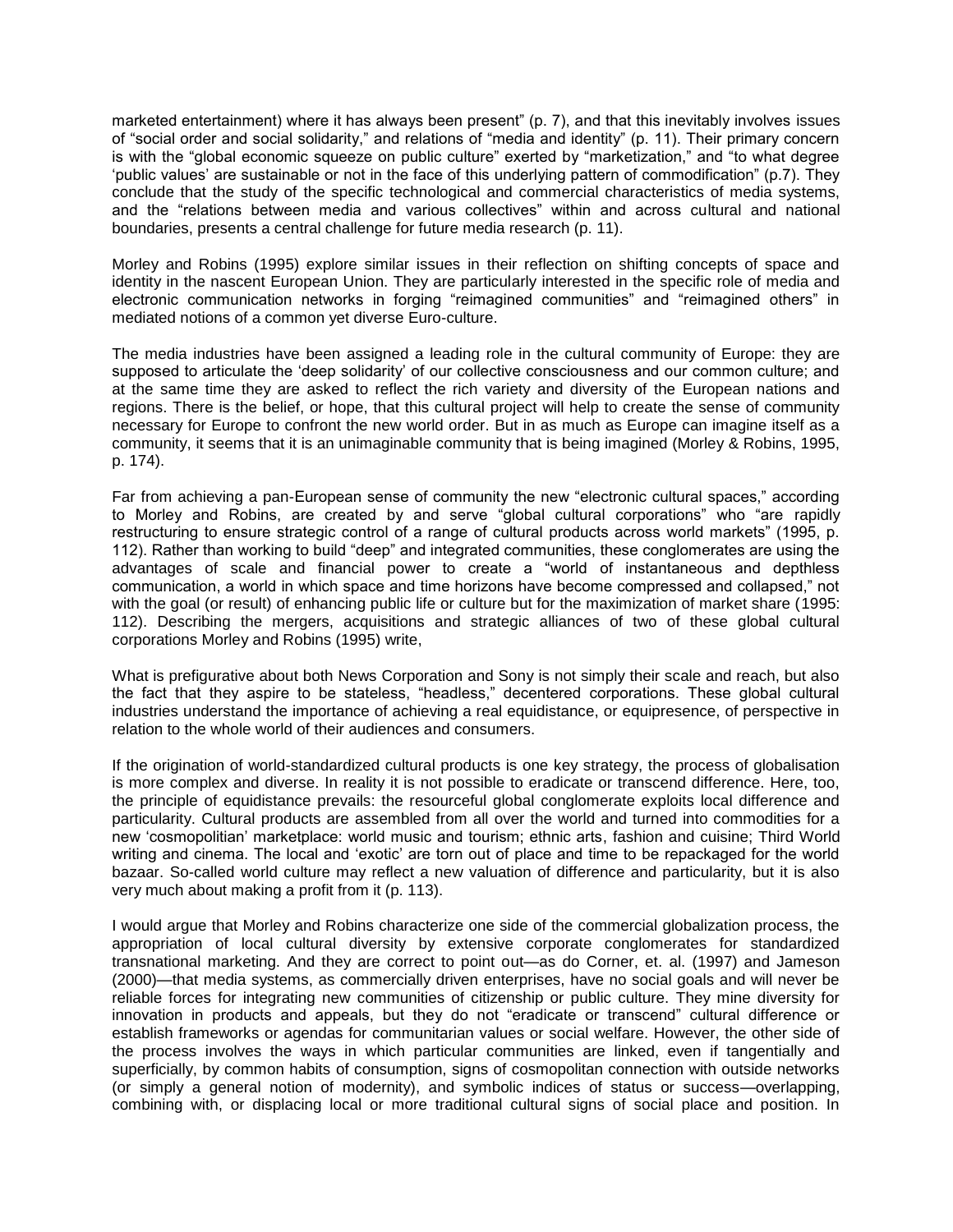Appadurai's (1996) words, "The link between the imagination and social life…is increasingly a global and deterritorialized one" (p. 55).

The continuing expansion of conglomerate media systems, and the corporate appropriation and repackaging of culture for commercial uses, can and has been studied through the mapping of technical and economic networks, the documentation of corporate consolidation, and the monitoring of media form and content. The engagement with or insulation from these networks of global corporate media by identifiable social communities—old, new and emerging—must be studied "in the field," through various methods of detailed observation and analysis. But the ethnographic work that is needed cannot be limited to synchronic descriptions of the current particularities of local life. A new focus needs to be the historically shifting, or emerging, interfaces of large-scale, transnational spheres of symbolic production with local social life. If, as Giddens (1991) writes, "Globalization can…be defined as the instensification of world-wide social relations which link distant localities in such a way that local happenings are shaped by events occurring many miles away and vice versa," then studies of global media need to explore the historical and ethnographic circumstances in which these world-wide social relations link and become more "intensified." Appadurai (1996) seems to propose this emphasis when he writes,

…Those who represent real or ordinary lives must resist making claims to epistemic privilege in regard to the lived particularities of social life. Rather, ethnography must redefine itself as that practice of representation that illuminates the power of large-scale imagined life possibilities over specific life trajectories. This is thickness with a difference, and the difference lies in a new alertness to the fact that ordinary lives today are more often powered not by the givenness of things but by the possibilities that media (either directly or indirectly) suggest are available. Put another way, some of the force of Bourdieu's idea of the habitus can be retained (1977), but the stress must be put on his idea of improvisation, for improvisation no longer occurs within a relatively bounded set of thinkable postures but is always skidding and taking off, powered by the imagined vistas of mass-mediated master narratives (pp. 55-56).

For Appadurai, such interrelations between the imaginaire and social involve "conjunctural variations in the links between class, production, marketing, and politics over long stretches of any particular history" (p. 73). This is "global interaction in the realm of consumption," fueled by media representation, which involves "a radically new relationship among wanting, remembering, being, and buying" (p. 84).

# **Conclusion**

The state of international media research now awaits new sets of concrete case studies that take as their focus the interaction of large-scale, global media systems with local ways of life in various settings and cultures. Studies, for example, that investigate how particular patterns of transnational advertising or entertainment play out differently, not only in contrasting cultural communities (Muslim Hausa communities vs. Christian Igbo ones in Nigeria, for example), but in regions and nations with differing historical relationships to media production centers and transnational networks (South Korea vs. North Korea, Taiwan vs. China, the highly industrialized "open-market" centers of the southern Cantonese provinces vs. subsistence agricultural areas of the north and central regions, or even cities such as Bangalore or Bombay, known as technology and media centers, vs. segments of India less globally linked).

It is in the mix of mediated and non-mediated experience that the impact of changing media systems on cultural horizons and social life will be found. Thus Tomlinson (1997) suggests the study of transnational media scandals as an arena in which to explore the factors and processes of local cultural interaction with globally distributed media fare, arguing that there are no global scandals, only "locally re-embedded ones." Such an approach is not a return to the "uses and gratifications" idea that local interpretive communities control communication, but a turn towards research on community-based implications of imposed transnational media systems. It suggests the study of what Chen (1996) calls the "cultural imperialism" of transforming, not replacing, dominant cultural forms with new simulations—the seemingly benign transformation of everyday ways of life rather than the overt imposition of ideology.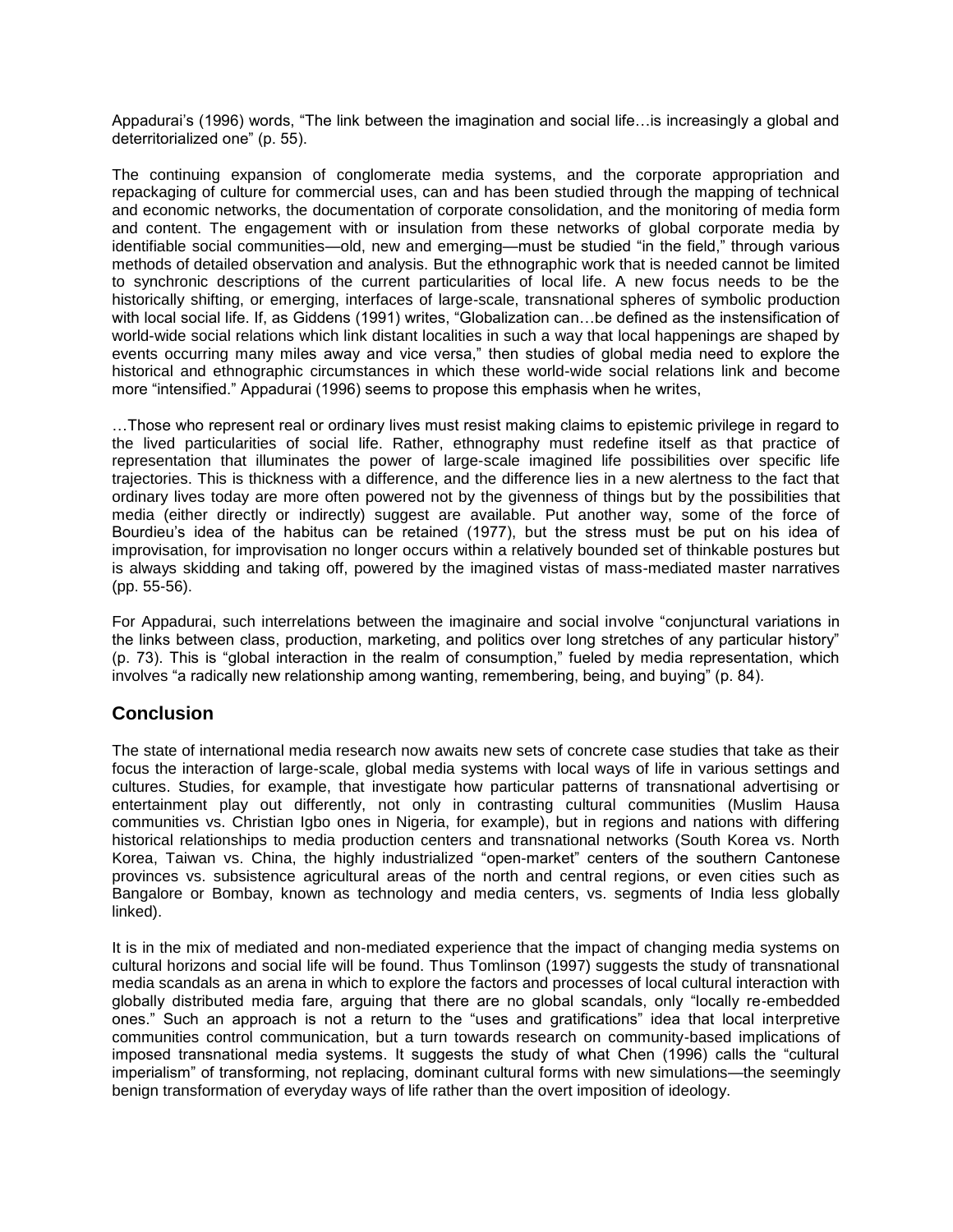People in the Third World do watch Dallas, but in their specific ways, framed and in accordance to local history and politics. But at the same time, that the "imageries" (traces of American life) whereby ideological articulation is conducted are pervasively imperializing is unquestionable. That is, it is not so much an ideological content but its form which seems to follow an American trend: TV culture, blue jeans, punk style or yuppie ways of life (there is a Yuppie handbook used in Taiwan).

Thus the thesis of cultural imperialism has to be transformed with an emphasis not only on the ideological, but the simulation of ways of life, as a much more subtle form of articulation (Chen, 1996, pp. 322-323).

Here Chen points to the proliferation of lifestyle patterns that are ostensibly non-political, and therefore not overtly ideological, and yet describe the commercialization of social life. The symbols and aesthetic forms of transnational media systems enter into daily life, become part of the accepted fabric of new forms of social life, and play a role whose precise effect or implications remain to be investigated. This, I believe, represents the most important new terrain for those interested in the role of media amid the forces of globalization. It is a transformation of the thesis of cultural imperialism to the fragmented front of transnational commercialization.

Some, like Chen (1996), call for permanent local struggles against these dominant, and no longer nationally controlled, systems of commerce. Others warn about the long-term consequences for public life and culture of addressing world populations as consumers rather than citizens. Jameson (2000) rues the point "at which the economic passes over into the social" (p. 57). He writes, "as part of daily life, the 'culture of consumption' is in fact a part and parcel of the social fabric and can scarcely be separated from it," but he worries, "not so much whether the 'culture of consumption' is part of the social as whether it signals the end of all that we have hitherto understood the social to be" (p. 57).

To address these concerns and others we need to find out more about what is happening in specific communities as global commercial culture becomes an increasingly prominent part of local social life. We need to build a more substantial body of specific case studies of the processes and ramifications of transnational and transcultural media production and use. The focus of study for those concerned with issues of media concentration, control and power, must go beyond concerns for asymmetrical international media flows and the disproportionate dominance of particular national agendas and spheres of influence within media content, to include investigations of the global standardization of media production and distribution, and the generic commercialization of transnational media forms across various local contexts.

Global commercialization is a distinctly different phenomenon from international trade. More than an interchange of cultural forms and influences, or even a replacement of one form with another, it represents an effacing of cultural difference. Markets are defined according to income, demographic variables and consumption patterns that cut across historically distinctive cultures, sub-cultures, and communities. Common psychographic tendencies and aspirations are assumed within western bourgeois models of desire and success, even as these ideals are adapted to particular settings and lifeways, and to cosmopolitan elites that cut across regional, national, and ethnic distinctions. Ever larger transnational conglomerates conceive of, project, and market to transnational consumption communities.

This construction of "global markets" and transnational consumption communities no doubt produces different types of responses and has very different impacts in different socio-cultural contexts. There is nothing simple and uniform about the dynamics of global/local relations, and there is no reason to believe that "globalization" represents a monolithic apparatus drawing diverse cultures and activities into economic, social or cultural "synchronization." Yet the creation of transnational media industries, and the transnational flow of information, entertainment and advertising that they produce, establishes an increasingly ubiquitous resource and reference ground (what some authors have described as a universe of "imagined" relationships, possibilities, and ways of life) for global-local interactions. These resources for social interaction and cultural expression are not myriad in form and substance, but narrowed parameters (and restricted codes) of media form and content that channel imaginary possibilities in repetitive patterns.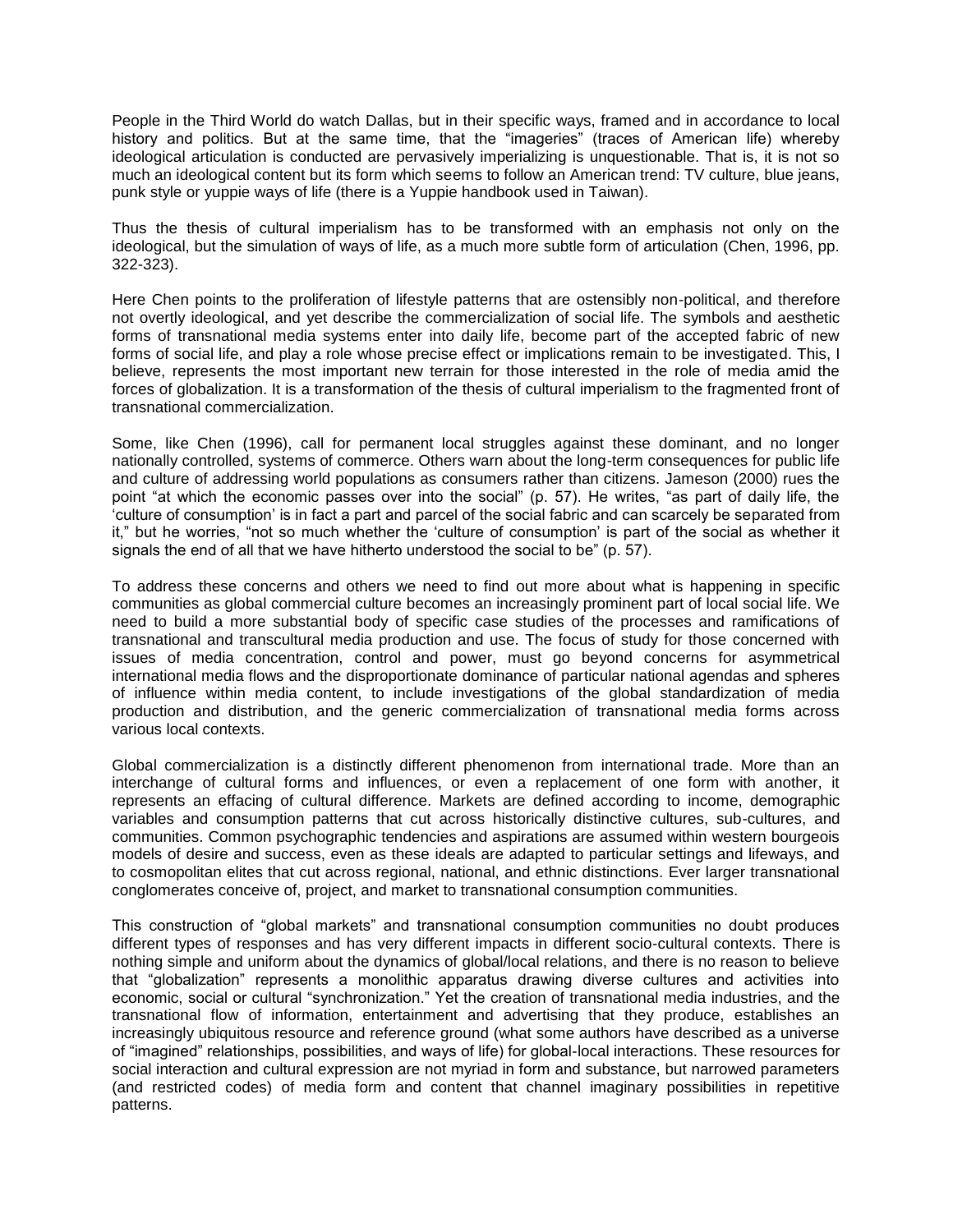The proliferation of corporate advertising and commercial entertainment flooding the increasingly open markets of such nations as India or China provides standardized images of professional life (what a business executive, a teacher, a physician or nurse looks like), home life (what a kitchen should look like and what products and appliances it should contain), and gender (what it means to appear attractively, or even "normally," masculine or feminine). Griffin, Viswanath, and Schwartz (1994) found that by the 1980s national magazine advertisements in India were adopting poses and displays for female models that conformed closely to gender portrayals in the advertising of the industrialized Western nations. Do different cultures employ the discourse of corporately produced media in different ways? Davis (1999) found that South Korean advertisers regularly used images of Caucasian fashion models in conventionally Western fashion poses to advertise products considered erotic or risqué (such as lingerie), while using models that appeared East Asian to advertise household ad domestic products. Here the adoption of transnational commercial formats serves both to standardize South Korean advertising in a Western mold, and to set up the advertising system as a backdrop for communicating cultural difference.

Central American countries have almost universally adopted U.S. technical and program formats for television news broadcasts, even to the point of dressing and presenting news anchors as young, fashionable and attractive (Euro-Western looking) male-female anchor teams. Yet, news content continues to vary (sometimes with different news and/or entertainment emphases) within the homogenized commercial "look" of news coverage. What types of variance are, and are not, found in which specific cultural and political situations? And what difference, if any, do they make?

Innumerable cases of the complex interactions of global media await detailed study. Future research will undoubtedly examine the standardization of internet protocal, web site design, and the digitalization of text and images that characterize that global grid we call the electronic "highway." How are people of various cultures responding to, using, or even altering the terms of this Western technology that now crisscrosses the globe?

Pokemon piñatas purchased for the birthday parties of Mexican children symbolize the knotty challenge for such media research. The key issues no longer center on the debate over creation of a peculiarly American empire. Transnational media industries no longer define their economic interests in direct synchronization with U.S. foreign policy objectives. The marketing of the Japanese Pokemon fad around the globe is an American phenomenon only to the extent that the U.S. provides one of the largest markets for its sale and thereby propels or facilitates its distribution on a global scale. Yet the case of Pokemon is still another example of the emerging global integration of technological systems that are directed from a cluster of the most economically prosperous nations. And the potential for global media systems to over-determine parameters of imagined social relations remains the same whether such systems serve specifically national or more generic commercial interests. The most compelling questions now involve the role that these transnational media systems are in fact playing in propagating a particular pattern of commercial, rather than civic, culture and how those commercial media models and resources are being integrated (or not) by specific communities in particular patterns of cultural accommodation, hybridization, and resistance (both systemic and conscious). In other words, what are the specific processes and functions of mediation in this new environment of global capitalism? Is a Pokemon piñata still a piñata? And if so, what difference does it make in specific Mexican communities that the piñata takes the form of a Pokemon rather than a burro?

Back in 1963, Ithiel de Sola Pool, one of the leading exponents of anti-Communist modernization theory in the post war period, and a regular contributor to government-sponsored development studies of the time, clearly recognized that the global communication system he envisioned had implications far beyond particular American national interests. He was acutely aware that what he proposed was nothing less than the creation of a global media grid for a world capitalist system, globalized media that would work to construct the imagined communities and social relations of human life quite independently of national interests and visions. He presciently wrote:

The propaganda in favor of modernism contained in commercial communications media is not solely intended to obtain sales for a particular brand of soap. It certainly aids this operation, but it would have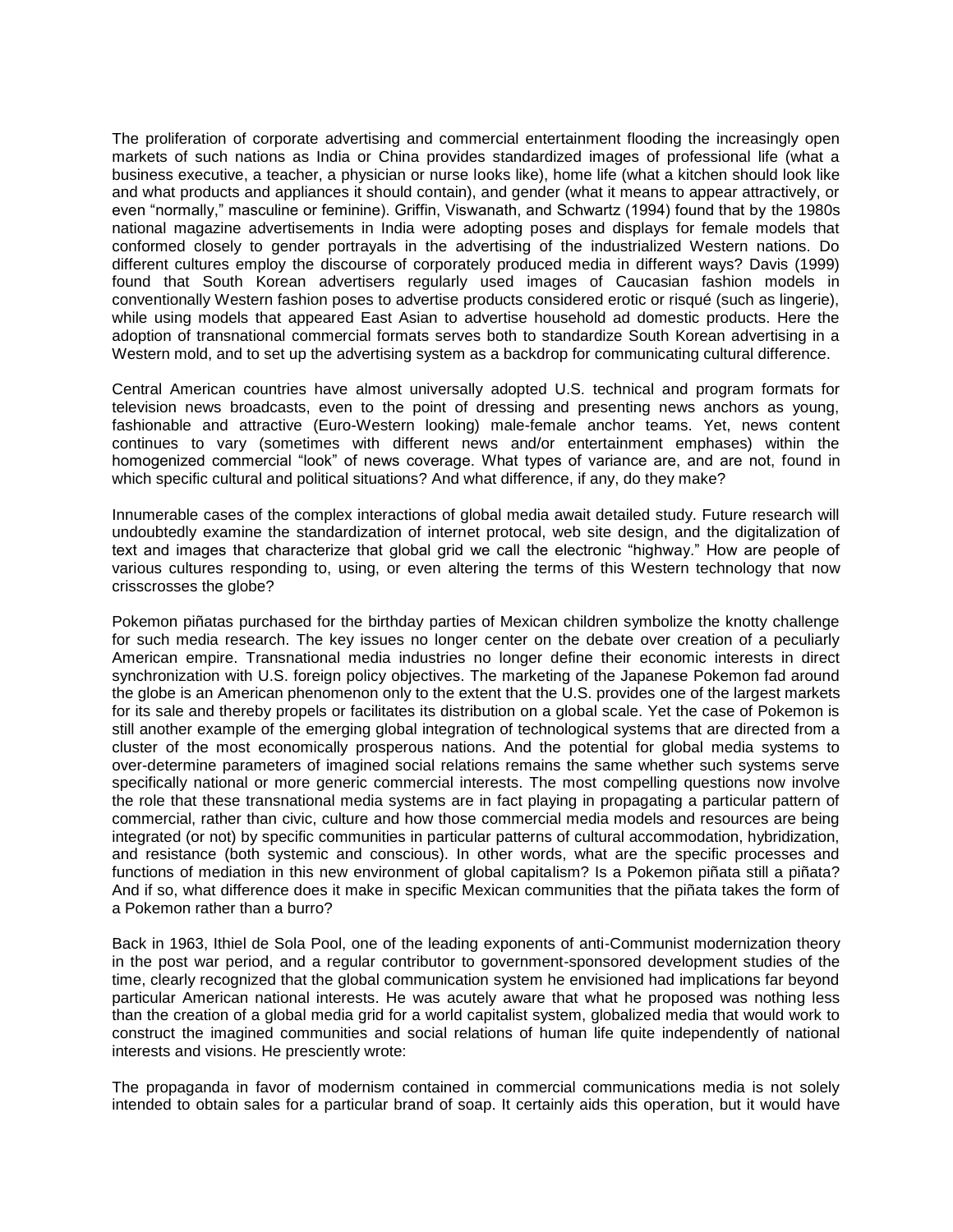neither audience nor effect if the communications media did not provide a product much richer in savor or excitement. Persuasion towards a particular choice is only part of a general argument for a totally modernized mode of life. The communications media, whose object is to open the market to new products and new interests, also present the image of a new kind of man in a new kind of milieu. As Marx underlined, the businessman is a revolutionary, even though this is not his intention. It is the mass media which transform what would otherwise be the unrealized dream of a few modernizers into the dynamic aspiration of a whole people (1963, p. 287).

Today, we can see clearly that "globalization" is not the inevitable progress of a natural evolution, but the strategic response—Harvey (2000) calls it a "re-scaling"—of unwittingly "revolutionary businessmen," attempting to manage a crisis-ridden capitalist world economy requiring continuing expansion, the movement of capital from low return to high return places, and the periodic restructuring of production and consumption. The cultural implications of these changing relationships of scale, changing forms of nationalism, and shifting local encounters with new products and new representations are still not clear. The mass media in Mexico, while still in the process of attempting to submerge ethnic and regional differences to build a sense of nationalism has simultaneously become permeated by the messages, symbols, and representations of global corporate marketing. The culture industries in the United States, predicted by some theorists to supplant the need for military dominance and coercion, have continued to promote the use of military force. Seemingly impatient with the slow pace of neoliberal globalization, government and industry leaders in the U.S. and Britain are now contemplating "pre-emptive wars." Islamic fundamentalists have vowed to oppose globalization efforts, whether military, economic, or cultural and Muslims in various parts of the world have become increasingly alarmed by polarizing Western responses. And now, just as I am sending the final draft of this paper off to the editor, a tourist destination, not unlike Acapulco, has been bombed in Bali, and Western tourists seem to have been the target.

The commercialization of spaces and transnational interactions does seem to come with some cost. For media scholars, perhaps the events of the past year will serve as a reminder that we still know very little about the cultural impact of transnational systems of media technology that propagate social norms and public aspirations. Global upheaval, rather than global peace, seems to be accompanying the expansion of global markets. Countries that both have McDonald's restaurants do seem willing to bomb one another. Perhaps this will shift our attention to the context-specific processes by which transnational media are encountered, accommodated, or resisted within specific communities.

# **References**

Allen, R. C. (1995). To Be Continued—Soap Operas Around the World. New York: Routledge.

Amin, S. (1977). Imperialism and Unequal Development. Brighton: Harvester Press.

Anderson, Benedict (1983). Imagined Communities: Reflections on the Origins and Spread of Nationalism. London: Verso.

Anderson, S. and Cavanagh, J. (1996). A Profile of Global Corporate Power. Report of the Institute for Policy Studies. Washington, D.C.

Ang, I. (1985) Watching Dallas: Soap Opera and the Melodramatic Imagination. London: Routledge.

Appadurai, A. (1996). Modernity at Large: Cultural Dimensions of Globalization. Minneapolis: University of Minnesota Press.

Baran, P. A. and Sweezy, P. M. (1968) Monopoly Capital. New York: Penguin.

Bell, D. (1962). The End of Ideology. New York: The Free Press.

Bell, D. (1973). The Coming of Post-Industrial Society. New York: Basic Books.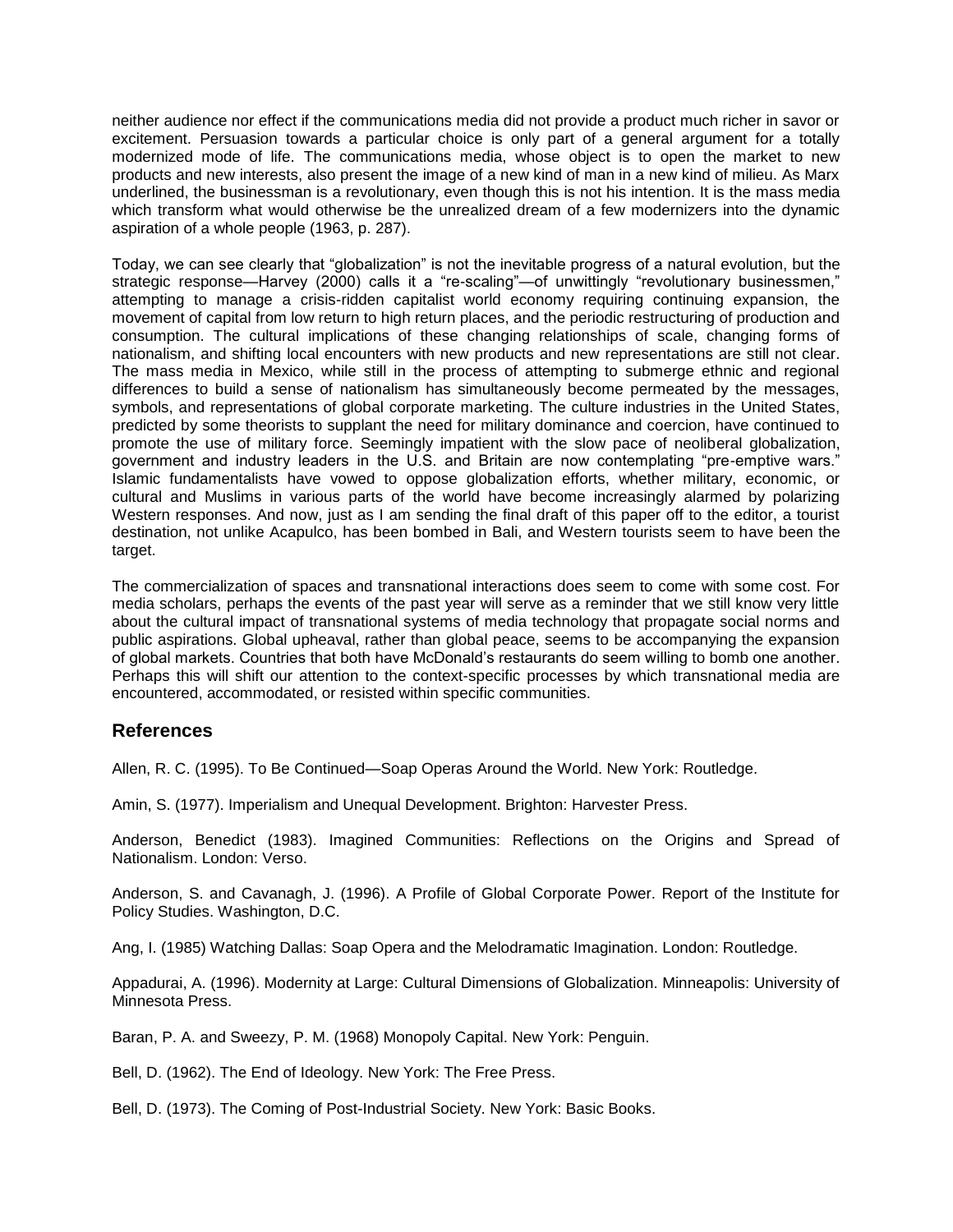Berelson, B., ed. (1965). Family Planning and Population Programs: A Review of World Develoment. Chicago, University of Chicago Press.

Berger, P. (1976). Pyramids of Sacrifice. Political Ethics and Social Change. New York: Anchor Books.

Bernstein, B. (1971). Class, Codes, and Control, Vol I. London: Routledge.

Boyd-Barrett, O. (1977). Media Imperialism: Towards an International Framework for the Analysis of Media Systems. In J. Curran, et. al., eds. Mass Communication and Society. London: Edward Arnold.

Brzezinski, Z. (1970). Between Two Ages: America's Role in the Technetronic Era. New York: Viking Press.

Budd, M., Craig, S. and Steinman, C. (1999). Consuming Environments: Television and Commercial Culture. New Brunswick, NJ: Rutgers University Press.

Cardoso, F. H., and Faletto, E. (1979). Dependency and Development in Latin America. Berkeley, CA: University of California Press.

Carey, J. W. (1981). McLuhan and Mumford: The Roots of Modern Media Analysis. Journal of Communication 31 (3).

Carey, J. W. (1989). Communication and Culture. Boston: Unwin Hyman.

Castell, M. (1996). The Rise of Network Society. Oxford: Blackwell.

Castell, M. (2000). End of Millenium, 2nd Edition. Oxford: Blackwell.

Chen, K. H. (1996). Post-Marxism: Between/Beyond Critical Postmodernism and Cultural Studies. In D. Morley and K. H. Chen (eds.), Stuart Hall: Critical Dialogues in Cultural Studies. London: Routledge.

Corner, J., Schlesinger, P., and Silverstone, R., (eds.) (1997). International Media Research: A Critical Survey, pp. 1-17. London: Routledge.

Davis, Stacy (1999). Representations of Caucasians in Korean Print Advertisements. Paper presented in the session Visual Content Across Cultures, 49th Annual Conference of the International Communication Association, San Francisco, May 27, 1999.

De Sola Pool, I. (1963). Le role de la communication dans le processus de la modernisation et du changement technologique. In B, Hoselitz and W. Moore, (eds.) Industrialisation et societe. Paris: UNESCO.

Diaz Rangel, E. (1967). Pueblos Subinformados: Las Agencias de Noticias y America Latina. Caracas: Universidad Central de Venezuela.

Doremus, P. N., Keller, W. W., Pauly, L. W., and Reich, S. (1998). The Myth of the Global Corporation. Princeton, NJ: Princeton University Press.

Dorfman, A. and Mattelart, A. (1971, English trans. 1975). Translated with an Introduction by David Kunzle. How to Read Donald Duck: Imperialist Ideology in the Disney Comic. New York: International General.

Epstein, E. J. (1974). News From Nowhere: Television and the News. New York: Vantage Books.

Featherstone, M. and Lash, S. (1995). An Introduction. In Featherstone, M., Lash, S. and Robertson, R.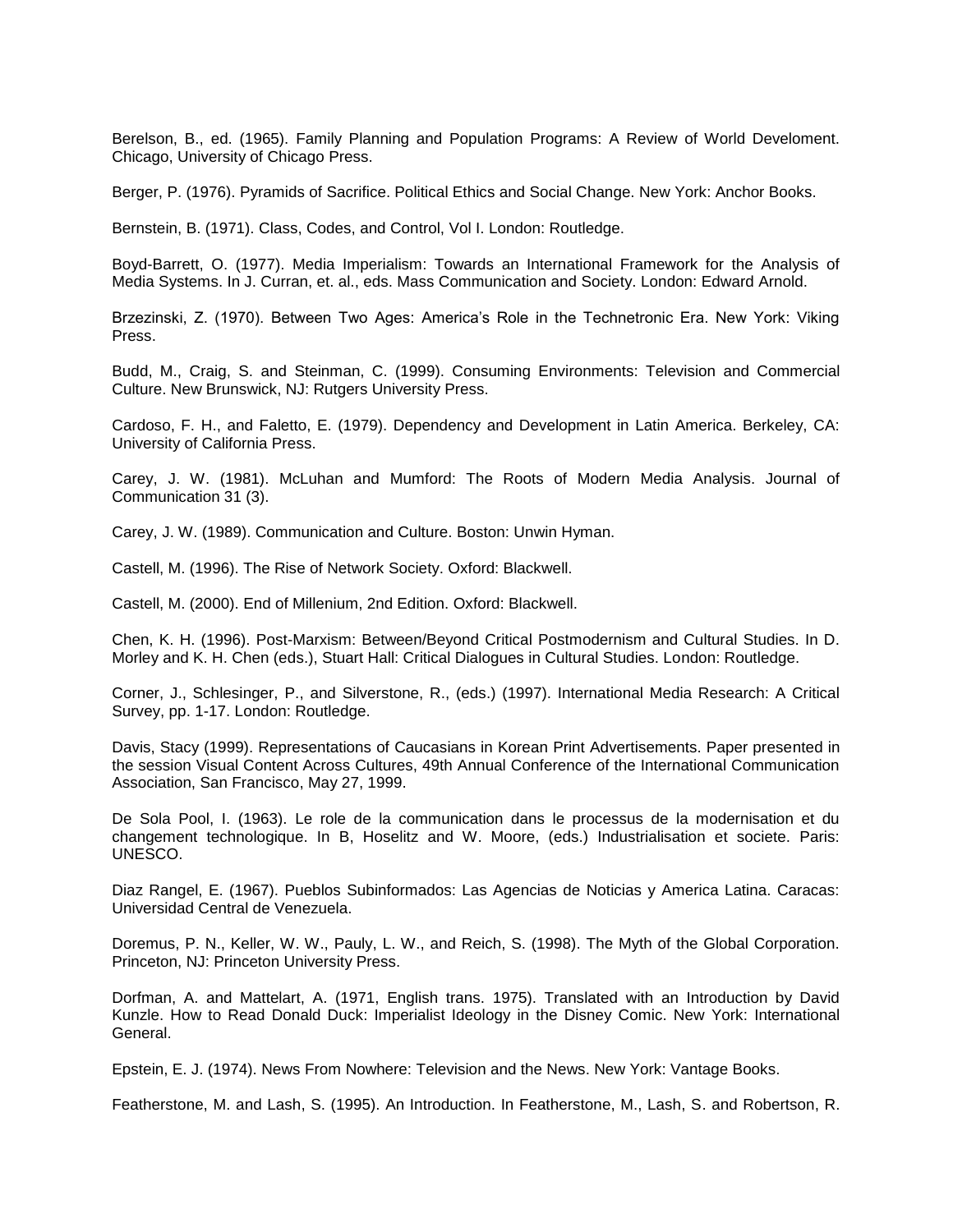(eds.). Global Modernities. Thousand Oaks, CA: Sage Publications.

Frank, A. G. (1964). The Development of Underdevelopment. New York: Monthly Review Press.

Frank, A. G. (1969). Latin America: Underdevelopment or Revolution? New York: Monthly Review Press.

Friedman, J. (1994). Cultural Identity and Global Process. Thousand Oaks, CA: Sage.

Friedman, T. L. (1999). The Lexus and the Olive Tree. New York: Farrar, Straus & Giroux.

Gerbner, G. (1992) Persian Gulf War: the Movie. In Mowlana, H., Gerbner, G. and Schiller, H. (eds.) Triumph of the Image: The Media's War in the Persian gulf—A Global Perspective, pp. 243-265. Boulder, CO: Westview Press.

Gerbner, G. and Gross, L. (1976). Living with Television: The Violence Profile. Journal of Communication 26(2): 172-199.

Gerbner, G., Mowlana H, and Nordenstreng, K. (eds.) (1993). The Global Media Debate: Its Rise, Fall, and Renewal. Norwood, NJ: Ablex.

Giddens, A. (1991). The Consequences of Modernity. Stanford, CA: Standford University Press.

Giddens, A. (1999). The Third Way: The Renewal of Social Democracy. Cambridge: Polity Press.

Giddens, A. (2000). The Third Way and Its Critics: Sequel to "the Third Way." Cambridge: Polity Press.

Giroux, H. A. (1999). The Mouse that Roared: Disney and the End of Innocence.

Lanham, MD: Rowman and Littlefield.

Golding, P. (1977). Media Professionalism in the Third World: The Transfer of an Ideology. In Mass Communication and Society, edited by J. Curran, M. Gurevitch, and J. Woolacott, pp. 291-308. London: Edward Arnold/Open University Press.

Golding, P. (1998). Global Village or Cultural Pillage? The Unequal Inheritance of the Communication Revolution. In R. W. McChesney, E. M. Wood, and J. B. Foster, (eds.) Capitalism and the Information Age: The Political Economy of the Global Communication Revolution, pp. 69-86. New York: Monthly Review Press.

Golding, P. and Harris, P. (eds.) (1997). And Introduction. Beyond Cultural Imperialism: Globalization, Communication and the New International Order. London: Sage.

Griffin, M. and Kagan, S. (1999). National Autonomy and Global News Flows: CNN in Israel During the Gulf War. In K. Nordenstreng and M. Griffin, (eds.) International Media Monitoring, pp. 73-94.

Griffin, M. and Lee, J. S. (1995). Picturing the Gulf War: Constructing an Image of War in Time, Newsweek, and U.S. News & World Report. Journalism and Mass Communication Quarterly 72(4): 813-825.

Griffin, M., Viswanath, K., and Schwartz, D. (1994). Gender Advertising in the U. S. and India: Exporting Cultural Stereotypes. Media, Culture & Society 16: 487-507.

Guback, T. H. (1969). The International Film Industry. Bloomington: Indiana University Press.

Guback, T. H. and Varis, T. (1982). Transnational Communication and Cultural Industries. Paris: Unesco.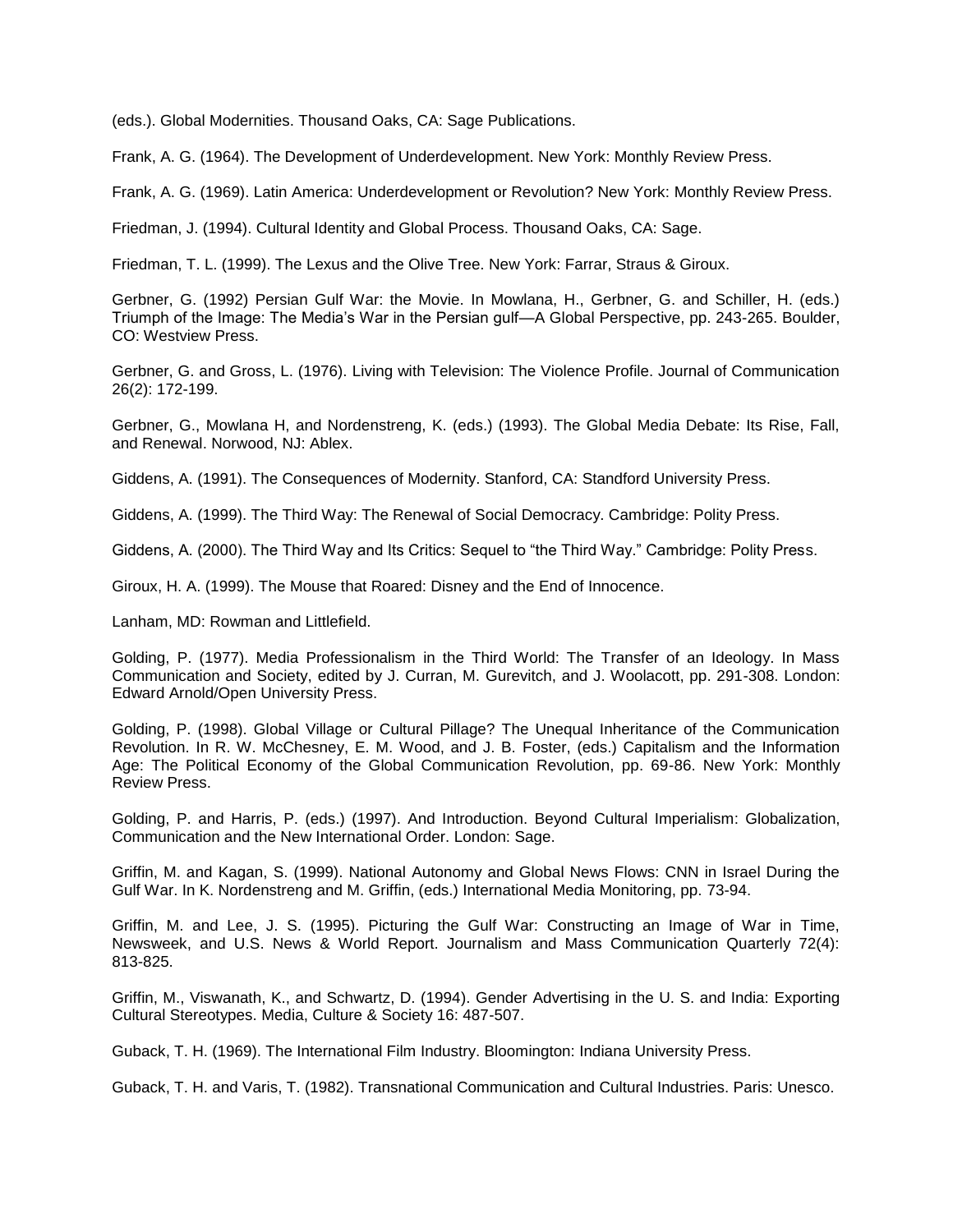Gurevitch, M. (1996). The Globalization of Electronic Journalism. In Mass Media and Society (2nd Edition), edited by J. Curran and M. Gurevitch, pp. 204-224. London: Edward Arnold.

Harris, G. (1984). The Globalization of Advertising. International Journal Of Advertising, 3: 223-34.

Harvey, D. (1989) The Condition of Postmodernity: An Inquiry into the Origins of Cultural Change. Oxford: Blackwell.

Harvey, D. (2000). Spaces of Hope. Edinburgh: Edinburgh University Press.

Herman, E. S. and McChesney, R. W. (1997). The Global Media: The New Missionaries of Corporate Capitalism. London: Cassell.

Higgins, B. (1977). Economic Development and Cultural Change: Seamless Web or Patchwork Quilt? Economic Development and Cultural Change. Vol. 25 supplement, pp. 99-122.

Hite, R. E. and Fraser, C. F. (1988). International Advertising Strategies of Multinational Corporations. Journal of Advertising Research, August/September: 9-17.

Huntington, S. P. (1997). The Clash of Civilizations and the Remaking of World Order. New York: Simon and Schuster.

Hutton, W. and Giddens, A. (eds.) (2000). Global Capitalism. New York: The New Press.

Innis, H. (1950). Empire and Communication. Oxford: Oxford University Press.

Innis, H. (1951). The Bias of Communication . Toronto: University of Toronto Press.

Innis, H. (1952). Changing Concepts of Time. Toronto: University of Toronto Press.

Jackson, P. (2002). Consumption in a Globalizing World. In Geographies of Global Change: Remapping the World, edited by R.J. Johnston, P. J. Taylor, and M.J. Watts, pp. 283-295. Oxford: Blackwell.

Jameson F. (2000). Globalization and Strategy. New Left Review 4 (July/August): 49-68.

Jameson, F. (1989). Nostalgia for the Present. South Atlantic Quarterly 88(2): 517-37.

Janus, N. Z. (1981). Advertising and the Mass Media: Transnational Link between Production and Consumption. Media, Culture & Society, 3: 13-23.

Jarvie, I. (1992). Hollywood's Overseas Campaign: The North American Movie Trade, 1920-1950. Cambridge: Cambridge University Press.

Johnson, J. J., ed. (1962). The Role of the Military in Underdeveloped Countries. Princeton: Princeton University Press.

Jowett, G. (1976). Film: The Democratic Art. Boston: Little, Brown & Company.

Katz, E. and G. Wedell, (1977). Broadcasting in the Third World: Promise and Performance. Cambridge, MA: Harvard University Press.

Koppes, C. R. and Black, G. D. (1987). Hollywood Goes to War: How Politics, Profits, and Propaganda Shaped World War II Movies. New York: Free Press.

Lee, C. C. (1979). Media Imperialism Reconsidered. Beverly Hills, CA: Sage.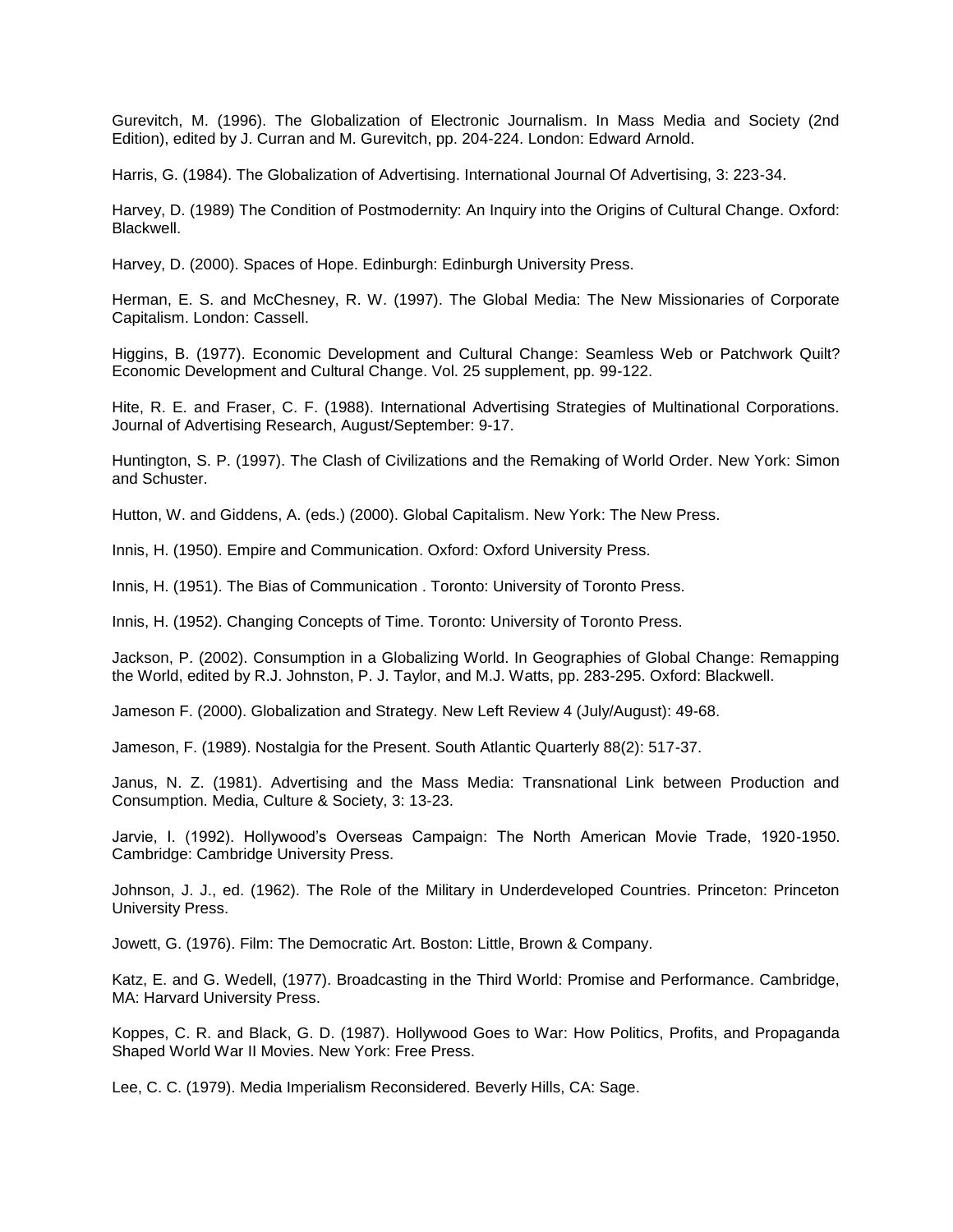Lerner, D. (1958). The Passing of Traditional Society: Modernizing the Middle East. New York: The Free Press.

Lerner, D and Schramm, W., eds. (1967). Communication and Change in the Developing Countries. Honolulu: East-West Center Press.

Levitt, T. (1983). The Globalization of Markets. Harvard Business Review, May/June: 42-7.

Levitt, T. (1986). The Marketing Imagination. Expanded Edition. New York: The Free Press.

Liebes, T. and Katz, E. (1990). The Export of Meaning: Cross-cultural Readings of Dallas. Oxford: Oxford University Press.

Lull, J. (1990). Inside Family Viewing: Ethnographic Research on Television's Audience. London: Routledge.

Lull, J. (1991). China Turned On: Television, Reform, and Resistance. London: Routledge.

McChesney R. W. (1998). The Political Economy of Global Communication. In R. W. McChesney, E. M. Wood, and J. B. Foster, (eds.) Capitalism and the Information Age: The Political Economy of the Global Communication Revolution, pp. 1-26. New York: Monthly Review Press

McLelland, D. C. (1961). The Achieving Society. New York: Von Nostrand.

McLuhan, M. (1962). The Gutenberg Galaxy: The Making of Typographic Man. Toronto: University of Toronto Press.

McLuhan, M. (1964). Understanding Media: The Extensions of Man. New York: McGraw-Hill.

McLuhan, M. and Fiore, Q. (1967). The Medium is the Message. New York: Bantam.

Mankekar, D. R. (1981). Whose Freedom? Whose Order? A Plea for a New World Information Order by the Third World. New Delhi: Clarion Books.

Many Voices, One World: Communication and Society, Today and Tomorrow. (1980). Paris: UNESCO.

Martin-Barbero, J. (1993). Communication , Culture, and Hegemony: From the Media to Mediations. Translated by E. Fox and R. A. White. London: Sage.

Masmoudi, M. (1979). The New World Information Order. Journal of Communication 29 (2): 172-85.

Mattelart, A. (1979). Multinational Corporations and the Control of Culture. Brighton: Harvester Press.

Mattelart, A. (1994). Mapping World Communication: War, Progress, Culture. Translated by S. Emanuel and J. A. Cohen. Minneapolis, MN: University of Minnesota Press.

Mattelart, A. and Mattelart, M. (1992). Rethinking Media Theory. Translated by J. A. Cohen and M. Urquidi. Minneapolis, MN: University of Minnesota Press.

Mattelart, A. and Mattelart, M. (1998). Theories of Communication: A Short Introduction. Translated by S. G. Taponier and J. A. Cohen. London: Sage.

Merton, R. K. (1949). Patterns of Influence. In Paul F. Lazarsfeld and Frank N. Stanton, eds., Communication Research. New York: Harper & Brothers, pp. 180-219. Also reprinted in R. K. Merton (1957) Social Theory and Social Structure. Glencoe, IL: Free Press.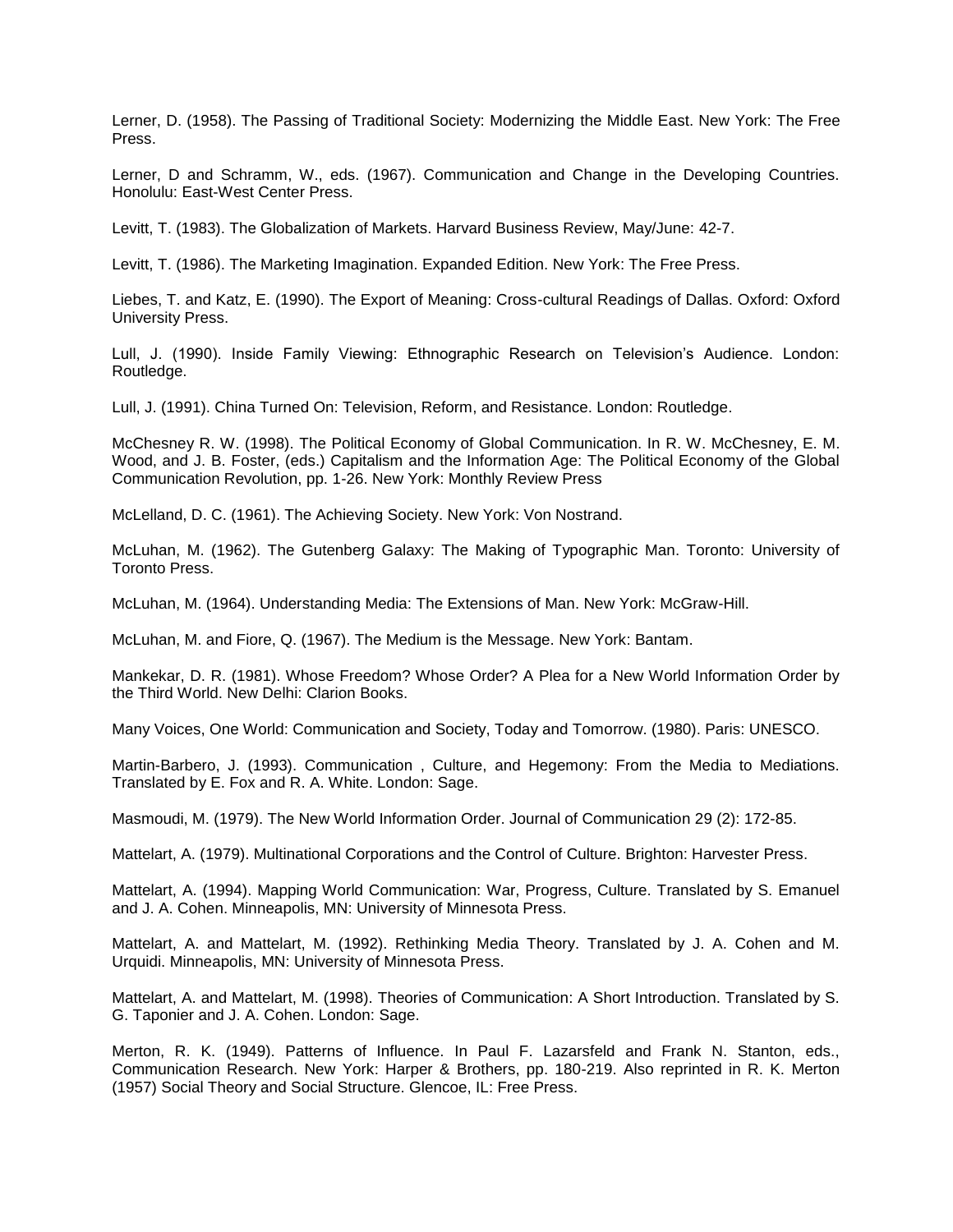Morley, D. (1980). The "Nationwide" Audience. London: British Film Institute.

Morley, D. (1986). Family Television: Cultural Power and Domestic Leisure. London: Routledge.

Morley, D. (1992). Television, Audiences, and Cultural Studies. London: Routledge.

Morley, D. and Robins, K. (1995). Spaces of Identity: Global Media, Electronic Landscapes, and Cultural Boundaries. New York: Routledge.

Mowlana, H., Gerbner, G., and Schiller, H. (eds.) (1992). Triumph of the Image: The Media's War in the Persian Gulf—a Global Perspective. Boulder, CO: Westview Press.

Nordenstreng, K. (1984). The Mass Media Declaration of UNESCO. Norwood, NJ: Ablex.

Nordenstreng, K. (1986). Defining the New International Information Order. In G. Gerbner and M. Siefert, (eds.), World Communications: A Handbook, pp. 28-36.

Nordenstreng, K. (1999). The Context: Great Media Debate. In R.C. Vincent, K. Nordenstreng, and M. Traber (eds.). Towards Equity in Global Communication.

Nordenstreng, K. and Griffin, M., (eds.), (1999). International Media Monitoring. Cresskill, NJ: Hampton Press.

Nordenstreng, K. and Schiller, H. (1979). National Sovereignty and International Communication. Norwood, NJ: Ablex.

Nordenstreng, K. and Varis, T. (1974). Television Traffic—A One-Way Street? Paris: Unesco.

Packenham, R. (1973). Liberal America and the Third World. Princeton: Princeton University Press.

Pang, A. S. K. (2000). Mongrel Capitalism. Review of The Global Me, New Cosmopolitans and the Competitive Edge: Picking Globalism's Winners and Losers, by G. P. Zachary. The Atlantic Monthly 286(5), (November 2000), pp. 118-20.

Pasquali, A. (1963). Comunicacion y cultura de masas. Caracas: Monte Avila Editores.

Pool, I. S. (1963). The Role of Communication in the Process of Modernization and Technology Change. In B. Hoselitz and W. Moore, eds., Industrialization and Society, Paris: Unesco.

Pool, I. S. (1966).The Necessity for Social Scientists Doing Research for Governments. Background 10:111-122.

Preston, W. E., Herman, E. S. and Schiller, H. (1989). Hope and Folly: The United States and UNESCO, 1945-1985. Minneapolis: University of Minnesota Press.

Pye, L. W., ed. (1963). Communications and Political Development. Princeton: Princeton University Press.

Ritzer, G. (1996, Rev. Ed.). The McDonaldization of Society. Thousand Oaks, CA: Pine Forge Press.

Roach, C. (1997a). Cultural Imperialism and Resistance in Media Theory and Literary Theory. Media, Culture & Society 19(1), 47-66.

Roach, C. (1997b). The Western World and the NWICO: United They Stand? In P. Golding and P. Harris (eds.) Beyond Cultural Imperialism: Globalization, Communication and the New International Order. Sage, pp. 94-116.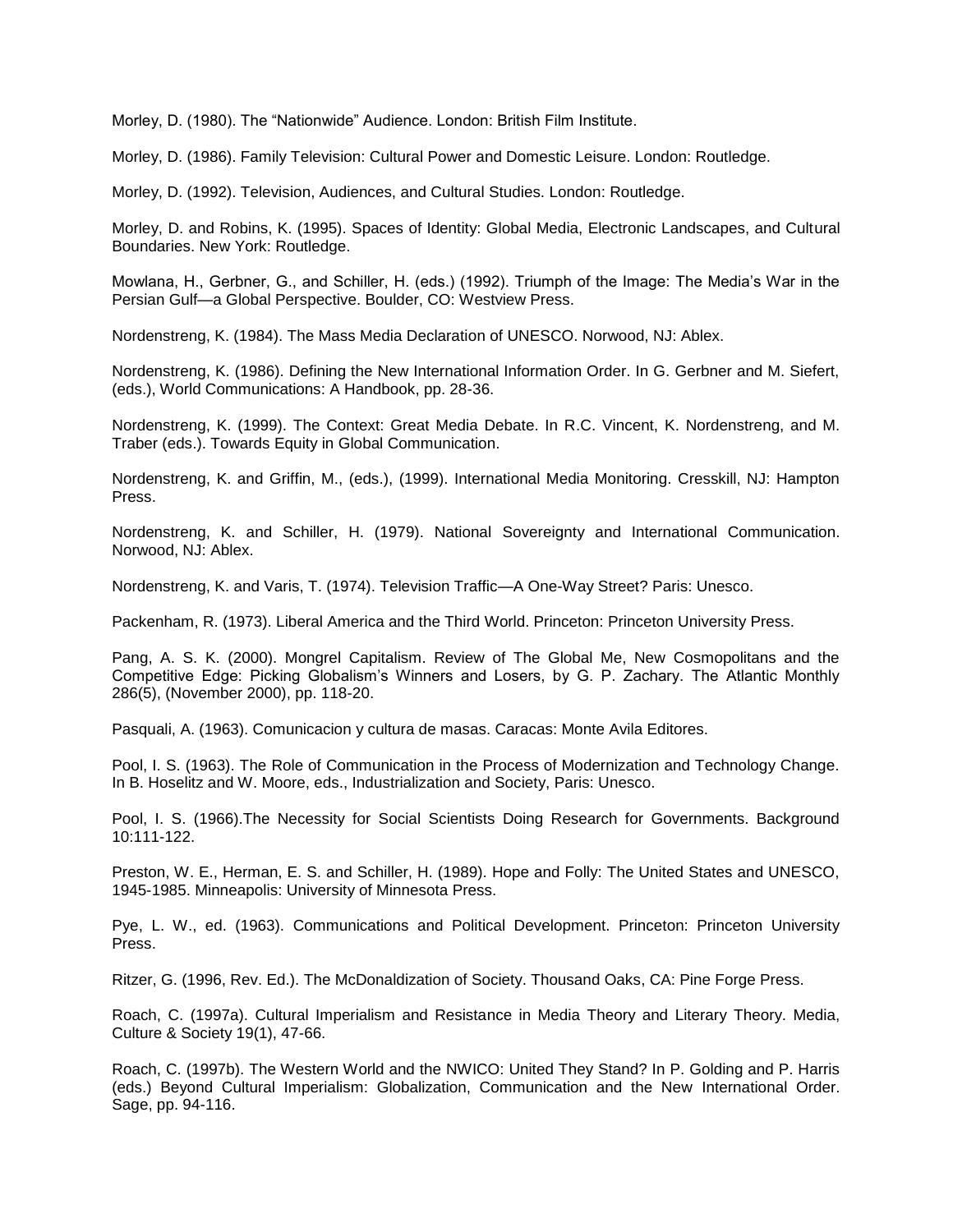Robertson, R. (1992). Globalization: Social Theory and Global Culture. London: Sage.

Robertson R. (1995), Glocalization: Time-Space and Homogeneity-Heterogeneity. In Featherstone, M., Lash, S. and Robertson, R. (eds.). Global Modernities, pp. 25-44. Thousand Oaks, CA: Sage Publications.

Rogers, E. M. (1962). Diffusion of Innovation. New York: The Free Press.

Rogers, E. M. (1978). The Rise and Fall of the Dominant Paradigm. Journal of Communication 28(1), 64-69.

Rogers, E. M. (1973). Family Planning. New York: The Free Press.

Rogers, E. M., with Shoemaker, F. Floyd (1971). Communication of Innovations: A Cross-Cultural Approach. New York: The Free Press.

Rogers, E. M., and Svenning, Lynn (1969). Modernization Among Peasants: The Impact of Communication. New York: Holt, Rinehart and Winston.

Rostow, W. W. (1960). The Stages of Economic Growth. Cambridge: Cambridge University Press.

Said, E. (1978). Orientalism. New York: Pantheon.

Sassen, S. (1991). Global City. Princeton, NJ: Princeton University Press.

Sassen, S. (1995). The State and the Global City: Notes Towards a Conception of Place-Centered Governance. Competition and Change 1:31-50. Reprinted in Sassen, S. (1998). Globalization and Its Discontents: Essays on the New Mobility of People and Money. New York: The New Press.

Sassen, S. (1998). Globalization and Its Discontents: Essays on the New Mobility of People and Money. New York: The New Press.

Schiller, H. I. (1969). Mass Communication and American Empire. New York: August M. Kelley.

Schiller, H. I. (1973). The Mind Managers. Boston: Beacon Press.

Schiller, H. I. (1976). Communication and Cultural Domination. White Plains, NY: International Arts and Science Press.

Schiller, H. I. (1989). Culture, Inc. New York: Oxford University Press

Schiller, H. I. (1991). Not Yet the Post-Imperialist Era. Critical Studies in Mass Communication 8 (1): 13-28.

Schramm, W. (1964). Mass Media and National Development. Stanford: Stanford University Press.

Shaheen, J. (1988). Perspectives on the Television Arab. In L. Gross, J. S. Katz, and J. Ruby, (eds.), Image Ethics, pp 203-219. . New York: Oxford University Press.

Shaw, M. (1994). Global Society and International Relations: Sociological Concepts and Political Perspectives. Cambridge: Polity Press.

Sklair, Leslie (1995). Sociology of the Global System. Baltimore: Johns Hopkins University Press.

Sklair, Leslie (2001). The Transnational Capitalist Class. Oxford: Blackwell Publishers.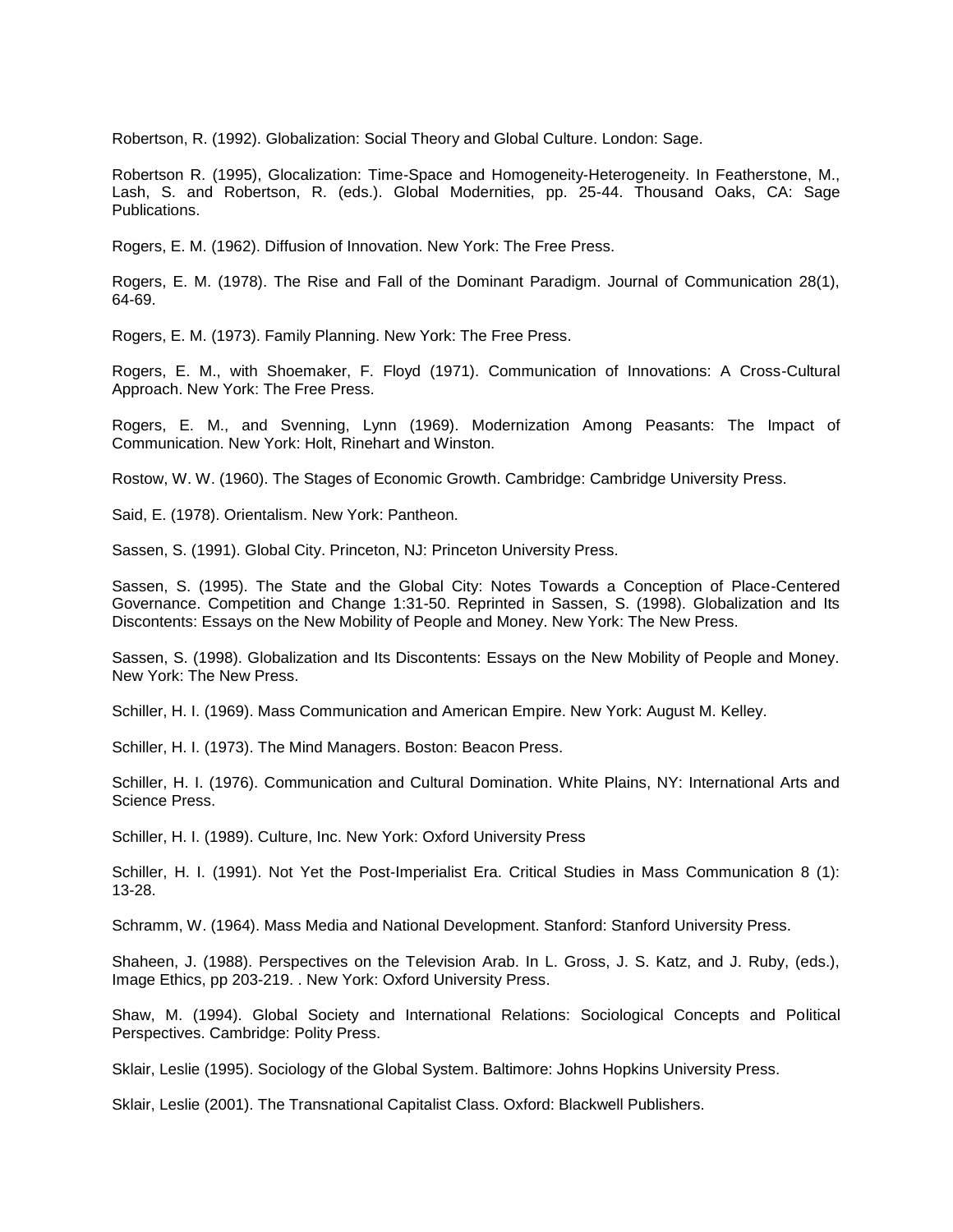Sreberny-Mohammadi, A. (1996). The Global and Local in International Communication. In J. Curran and M. Gurevitch, (eds.) Mass Media and Society (2nd Edition), pp. 177-203. London: Edward Arnold.

Sreberny-Mohammadi, A. (1997). The Many Faces of Cultural Imperialism. In P. Golding and P. Harris, (eds.) Beyond Cultural Imperialism: Globalization, Communication & the New International Order, pp. 51-68. Thousand Oaks, CA: Sage.

Sreberny-Mohammadi, A., Winseck, D., McKenna, J., and Boyd-Barrett, O. (1997). Editor's Introduction-Media in Global Context. In Sreberny-Mohammadi, A., Winseck, D., McKenna, J., and Boyd-Barrett, O. (eds.) (1997). Media in Global Context: A Reader, pp. ix-xxviii. London: Arnold.

Tehranian, M. (1999). Global Communication and World Politics: Domination, Development, and Discourse. Boulder, CO: Lynne Reinner.

Tipps, D. C. (1973). Modernization Theory and the Comparative Study of Societies: A Critical Perspective. Comparative Studies in Society and History 15: 199-226.

Tomlinson, J. (1991). Cultural Imperialism. Baltimore, MD: Johns Hopkins University Press.

Tomlinson, J. (1997). "And Besides, the Wench is Dead": Media Scandals and the Globalization of Communication. In J. Lull and S. Hinerman (eds.), Media Scandals. New York: Columbia University Press.

Tunstall, J. (1977) The Media are American: Anglo-American Media in the World. New York: Columbia University Press.

Tunstall, J. and Walker, D. (1981) Media Made In California: Hollywood, Politics, and the News. New York: Oxford University Press.

Vilanilam, J. (1989). Television Advertising and the Indian Poor. Media, Culture & Society, 11: 485-97.

Vincent, R.C., Nordenstreng, K. and Traber, M. eds., (1999). Towards Equity in Global Communication: MacBride Update. Cresskill, NJ: Hampton Press.

Wallerstein, I. (1974). The Modern World System (Vol. 1). New York: Academic Press.

Wallerstein, I. (1983). Historical Capitalism. London: Verso.

Wallraf, B. (2000). What Global Language? The Atlantic Monthly 286 (5), (November 2000), pp. 52-66.

# **About the Author**

Michael Griffin teaches in the Department of Communication and Media Studies at Macalester College in Saint Paul, Minnesota. He earned his Ph.D. from the Annenberg School for Communication at the University of Pennsylvania where he was the recipient of a CBS Dissertation Fellowship. In 1995-96 he was a Post-doctoral Fellow in the Annenberg Scholars Program at the University of Pennsylvania. He has taught courses in visual communication theory, the history of film and photography, film analysis, television news, documentary theory and production, media history and culture, critical media theory, mass media institutions, and global media and culture at the University of Minnesota, the University of Amsterdam, and the University of Pennsylvania. He is currently Chair-elect of the Visual Communication Interest Group of the International Communication Association. Recent publications include: International Media Monitoring (1999) with Kaarle Nordenstreng; Camera as Witness, Image as Sign: The Study of